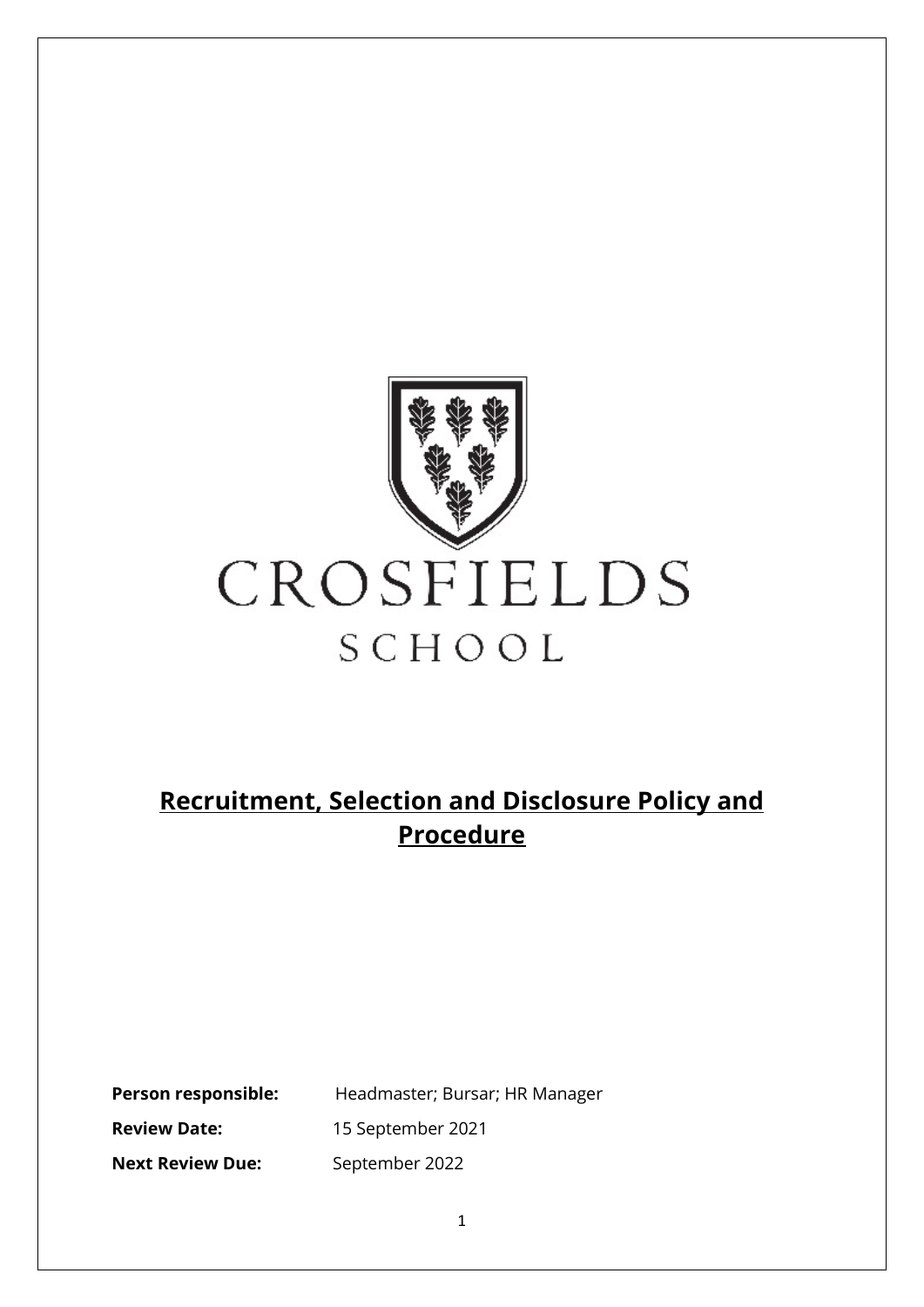# Contents

| 1                                                                                            |                                                                       |
|----------------------------------------------------------------------------------------------|-----------------------------------------------------------------------|
| 2                                                                                            |                                                                       |
| 3                                                                                            |                                                                       |
| 4                                                                                            |                                                                       |
| 4.1                                                                                          |                                                                       |
| 4.2                                                                                          |                                                                       |
| 4.3                                                                                          |                                                                       |
| 4.4                                                                                          |                                                                       |
| 4.5                                                                                          |                                                                       |
| 4.6                                                                                          | Disqualification from acting as a charity trustee or senior manager14 |
| 4.7                                                                                          |                                                                       |
| 5.                                                                                           |                                                                       |
| 6.                                                                                           |                                                                       |
| 7.                                                                                           |                                                                       |
| 8.                                                                                           |                                                                       |
| 9.                                                                                           |                                                                       |
| 10.                                                                                          |                                                                       |
| 11.                                                                                          |                                                                       |
| Annex A - Flowchart of Disclosure and Barring Service Criminal Record Checks and Barred List |                                                                       |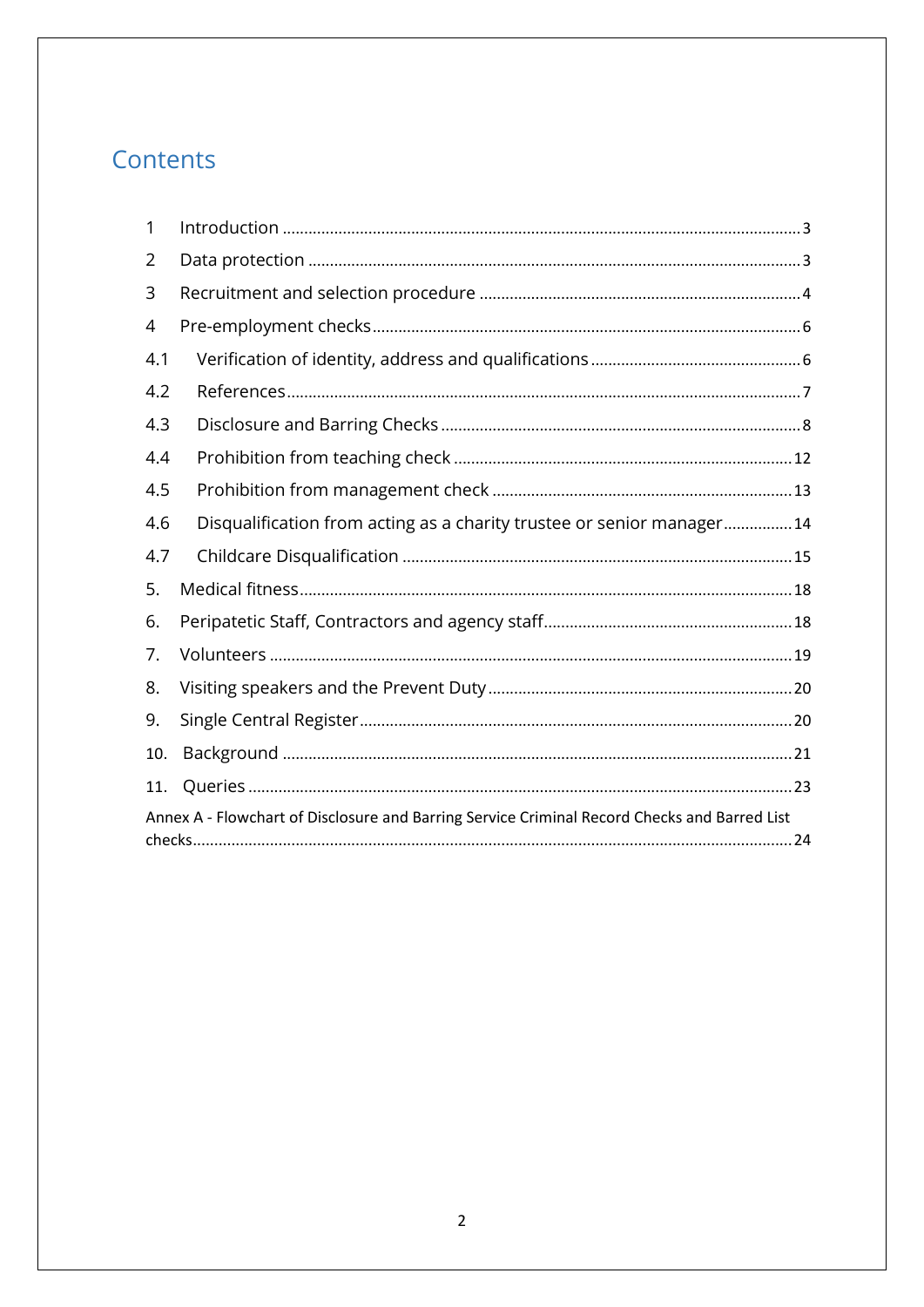# <span id="page-2-0"></span>**1 Introduction**

Crosfields School is committed to providing the best possible care and education to its pupils and to safeguarding and promoting the welfare of children and young people. The School is also committed to providing a supportive and flexible working environment to all its members of staff. The School recognises that, in order to achieve these aims, it is of fundamental importance to attract, recruit and retain staff of the highest calibre who share this commitment.

The aims of the School's recruitment policy are as follows:

- to ensure that the best possible staff are recruited on the basis of their merits, abilities and suitability for the position
- to ensure that all job applicants are considered equally and consistently
- to ensure that no job applicant is treated unfairly on any grounds including race, colour, nationality, ethnic or national origin, religion or religious belief, sex or sexual orientation, marital or civil partner status, disability or age
- to ensure compliance with all relevant legislation, recommendations and guidance including the statutory guidance published by the Department for Education (**DfE**), *Keeping children safe in education* (September 2021) (**KCSIE**), *Disqualification under the Childcare Act 2006* (**DUCA**), the Prevent Duty Guidance for England and Wales 2015 (the **Prevent Duty Guidance**) and any guidance or code of practice published by the Disclosure and Barring Service (**DBS**); and
- to ensure that the School meets its commitment to safeguarding and promoting the welfare of children and young people by carrying out all necessary preemployment checks.

Employees involved in the recruitment and selection of staff are responsible for familiarising themselves with and complying with the provisions of this policy and the content of Part three of Keeping Children Safe in Education (KCSIE) 2021. At least one member of the recruitment panel must have received appropriate safer recruitment training.

# <span id="page-2-1"></span>**2 Data protection**

The School is legally required to carry out the pre-appointment checks detailed in this procedure. Staff and prospective staff will be required to provide certain information to the School to enable the School to carry out the checks that are applicable to their role. The School will also be required to provide certain information to third parties, such as the Disclosure and Barring Service and the Teaching Regulation Agency (TRA). Failure to provide requested information may result in the School not being able to meet its employment, safeguarding or legal obligations. The School will process personal information in accordance with its Privacy.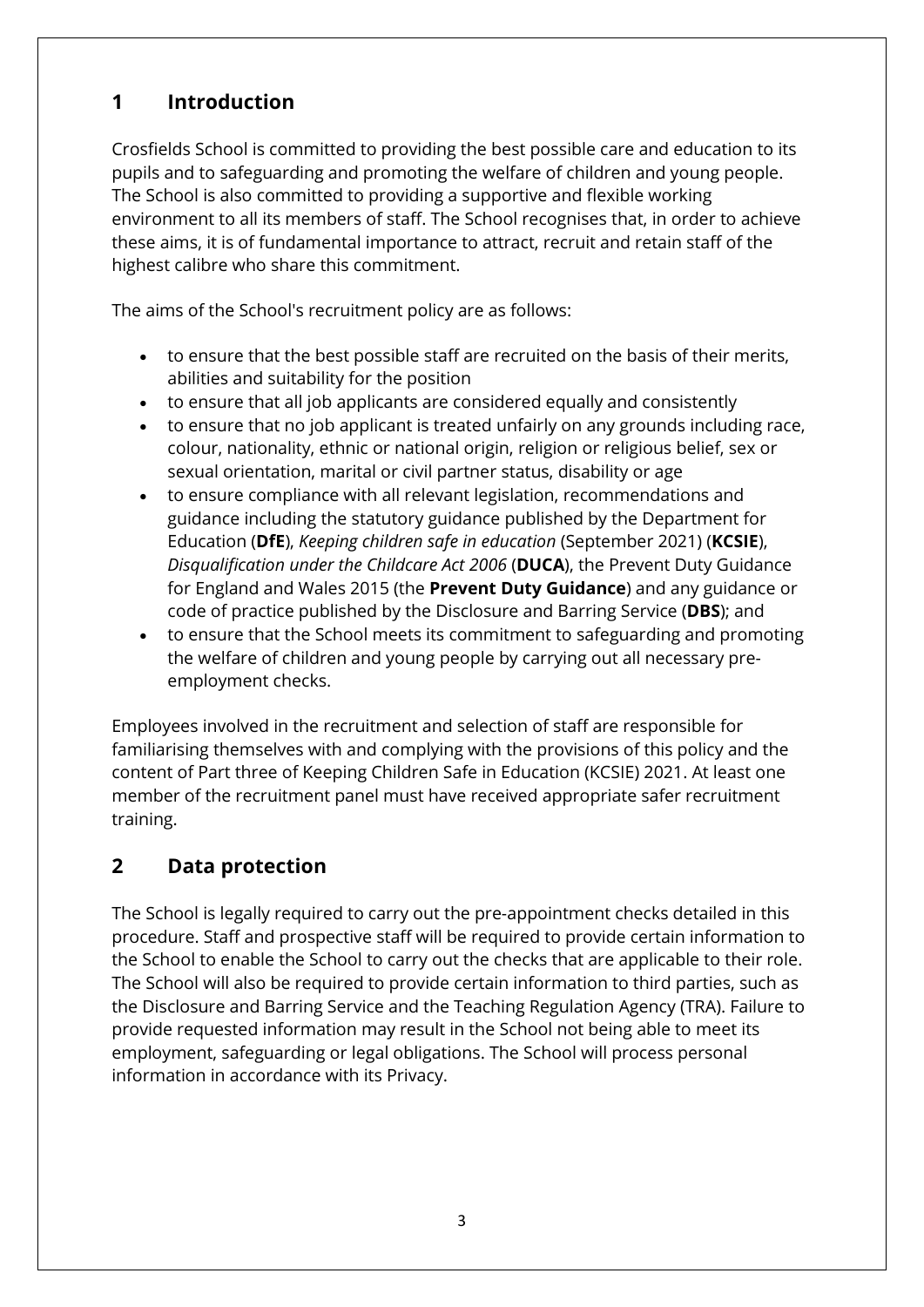# <span id="page-3-0"></span>**3 Recruitment and selection procedure**

All adverts for roles should include the School's commitment to safeguarding and promoting the welfare of children and make clear that safeguarding checks will be undertaken; the safeguarding responsibilities of the post as per the job description and personal specification; and whether the post is exempt from the Rehabilitation of Offenders Act 1974 and the amendments to the Exceptions Order 1975, 2013 and 2020. Adverts must be cleared by the HR Manager before being placed.

All applicants for employment will be required to complete an **application form**  containing questions about their academic and employment history and their suitability for the role. Incomplete application forms will be returned to the applicant where the deadline for completed application forms has not passed. Should there be any gaps in academic or employment history, a satisfactory explanation must be provided. A curriculum vitae will not be accepted in place of the completed application form.

Applicants will receive a job description and person specification for the role applied for. Application forms, job descriptions, person specifications and the School's child protection policy are available to download from the School's website and can be printed and forwarded to applicants on request.

Where a role involves engaging in regulated activity relevant to children, the application form should include a statement that it is an offence to apply for the role if the applicant is barred from engaging in regulated activity relevant to children.

Shortlisted candidates will be asked to complete a self-declaration of their criminal record or information that would make them unsuitable to work with children. Applicants will be asked to sign a declaration confirming that the information they have provided is true. Where there is an electronic signature, the shortlisted candidate should physically sign a hard copy at the point of interview.

The school will ensure that at least two people carry out the shortlisting exercise.

The applicant may then be invited to attend a **formal interview** at which his / her relevant skills and experience will be discussed in more detail. All shortlisted applicants will be tested at interview about their suitability to work with children.

If it is decided to make an offer of employment following the **formal interview**, any such offer will be conditional on the following:

- the agreement of a mutually acceptable start date and the signing of a contract incorporating the School's standard terms and conditions of employment
- verification of the applicant's identity (where that has not previously been verified) including checking of the name on the birth certificate, marriage certificate or any other official document indicating a change in the applicant's name (see section 4.1 below).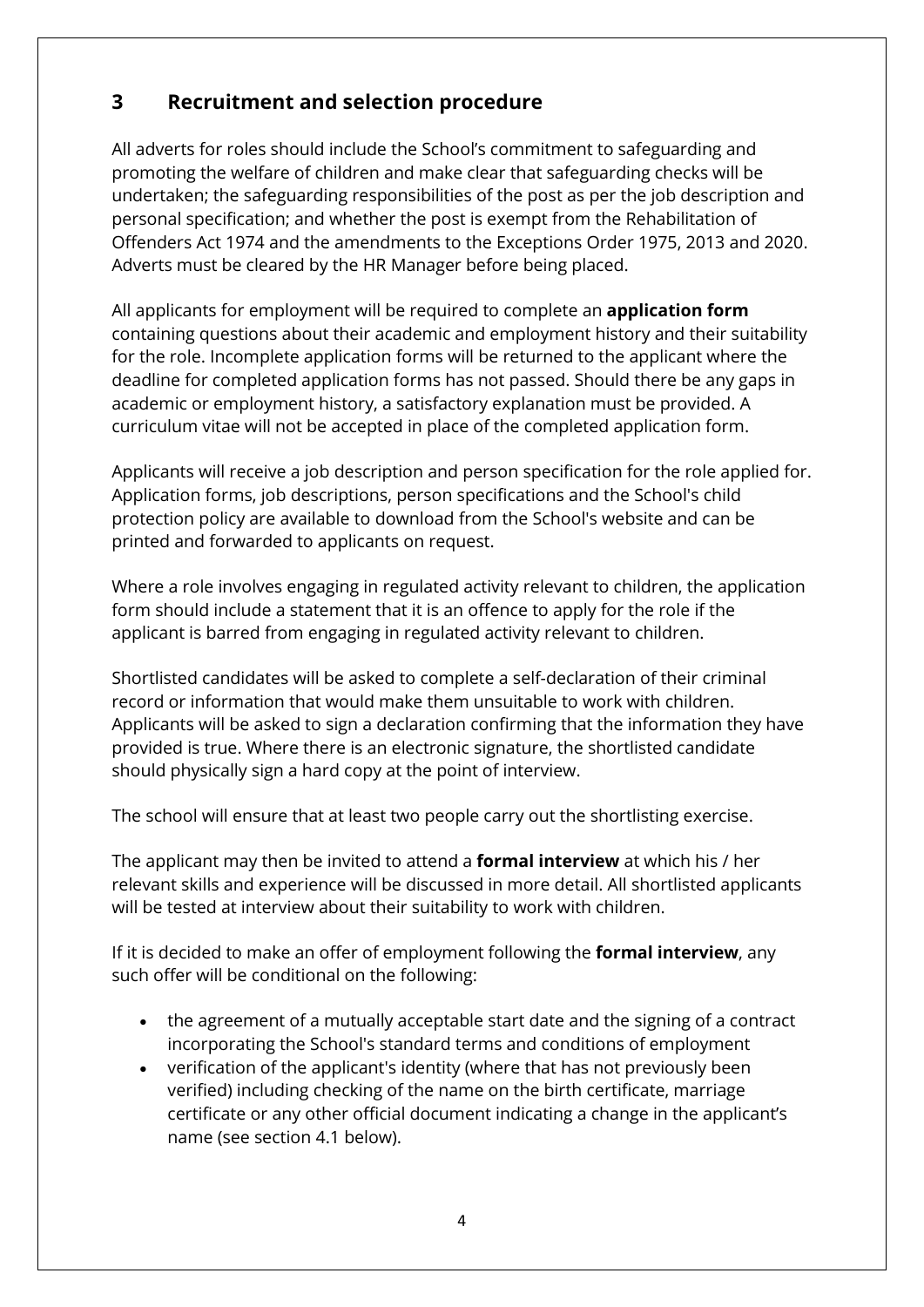- verification of qualifications, whether professional or otherwise, which the School takes into account in making the appointment decision, or which are referred to in the application form, whether a requirement for the role or not
- verification of the applicant's employment history
- the receipt of two references (one of which must be from the applicant's most recent employer) which the School considers to be satisfactory
- for positions which involve "teaching work", information about whether the applicant has ever been referred to, or is the subject of a sanction, restriction or prohibition issued by the Teaching Regulation Agency which renders them unable or unsuitable to work at the School
- for applicants who have carried out teaching work outside the UK, information about whether the applicant has ever been referred to, or is the subject of a sanction issued by a regulator of the teaching profession in any other country which renders them unable or unsuitable to work at the School
- where the position amounts to "regulated activity (see section 4.3.2 below) the receipt of an enhanced disclosure from the DBS which the School considers to be satisfactory
- where the position amounts to "regulated activity" (see section 4.3.2 below) confirmation that the applicant is not named on the Children's Barred List\*
- information about whether the applicant has ever been subject to a direction under section 142 of the Education Act 2002 which renders them unable or unsuitable to work at the School
- for management positions, information about whether the applicant has ever been referred to the Department for Education, or is the subject of a direction under section 128 of the Education and Skills Act 2008 which renders them unable or unsuitable to work at the School
- confirmation that the applicant is not disqualified from acting as a trustee / governor or senior manager of a charity under the Charities Act 2011 (if applicable, see section 4.6 below)
- confirmation that the applicant is not disqualified from working in connection with early or later years provision (if applicable, see section 4.7 below)
- verification of the applicant's medical fitness for the role (see section 4.8 below)
- verification of the applicant's right to work in the UK; and
- any further checks which the School decides are necessary as a result of the applicant having lived or worked outside of the UK which may include an overseas criminal records check, certificate of good conduct or professional references.

\*Separate barred list checks must only be carried out in the following circumstances:

- for newly appointed staff who are engaged in a regulated activity, pending the receipt of an Enhanced Certificate with Barred List information from the Disclosure and Barring Service (DBS) (and where all other relevant checks as per the recruitment and selection procedure have been carried out); or
- where an individual has worked in a post in a school or college that has brought them into regular contact with children or young persons which ended not more than three months prior to that person's appointment to the organisation (and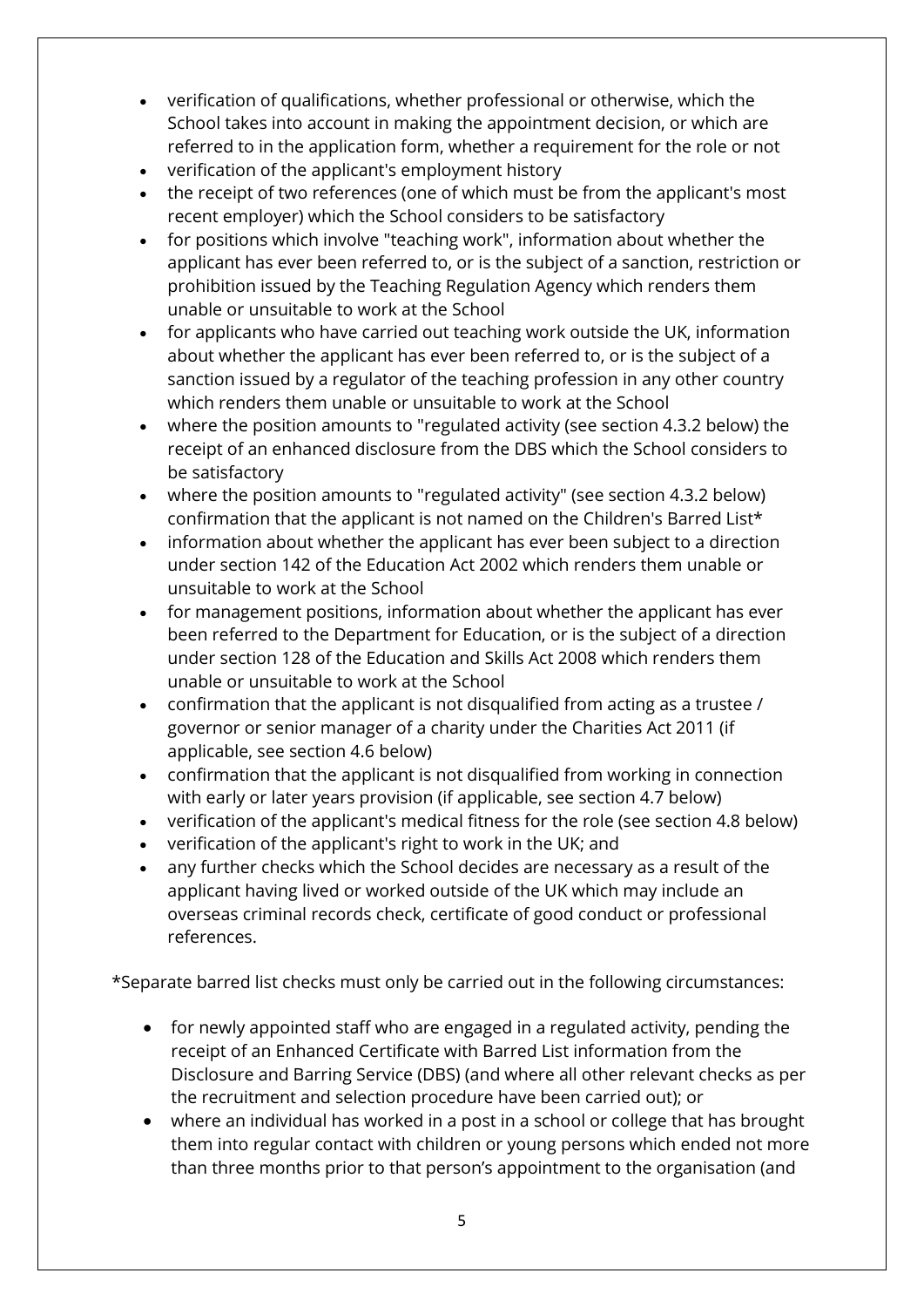where all other relevant checks as per the recruitment and selection procedure have been carried out).

Whether a position amounts to "regulated activity" must therefore be considered by the School in order to decide which checks are appropriate. It is however likely that in nearly all cases the School will be able to carry out an enhanced DBS check and a Children's Barred List check.

# <span id="page-5-0"></span>**4 Pre-employment checks**

In accordance with the recommendations set out in KCSIE and the requirements of the Education (Independent School Standards) Regulations 2014 the School carries out a number of pre- employment checks in respect of all prospective employees.

In addition to the checks set out below, the School reserves the right to obtain such formal or informal background information about an applicant as is reasonable in the circumstances to determine whether they are suitable to work at the School. This may include internet and social media searches.

In fulfilling its obligations, the School does not discriminate on the grounds of race, colour, nationality, ethnic or national origin, religion or religious belief, sex or sexual orientation, marital or civil partner status, disability or age.

# <span id="page-5-1"></span>**4.1 Verification of identity, address and qualifications**

All applicants who are invited to an interview will be required to bring with them evidence of identity, right to work in the UK, address and qualifications as set out below and in the list of valid identity documents at Appendix 1 (these requirements comply with DBS identity checking guidelines):

- one document from Group 1; and
- two further documents from either of Group 1, Group 2a or Group 2b, one of which must verify the applicant's current address; and
- original documents confirming any educational and professional qualifications referred to in their application form.

Where an applicant claims to have changed their name by deed poll or any other means (e.g. marriage, adoption, statutory declaration) they will be required to provide documentary evidence of the change.

The School asks for the date of birth of all applicants to assist with the vetting of the applicants. Proof of date of birth is necessary so that the School may verify the identity of, and check for any unexplained discrepancies in the employment and education history of all applicants. The School does not discriminate on the grounds of age.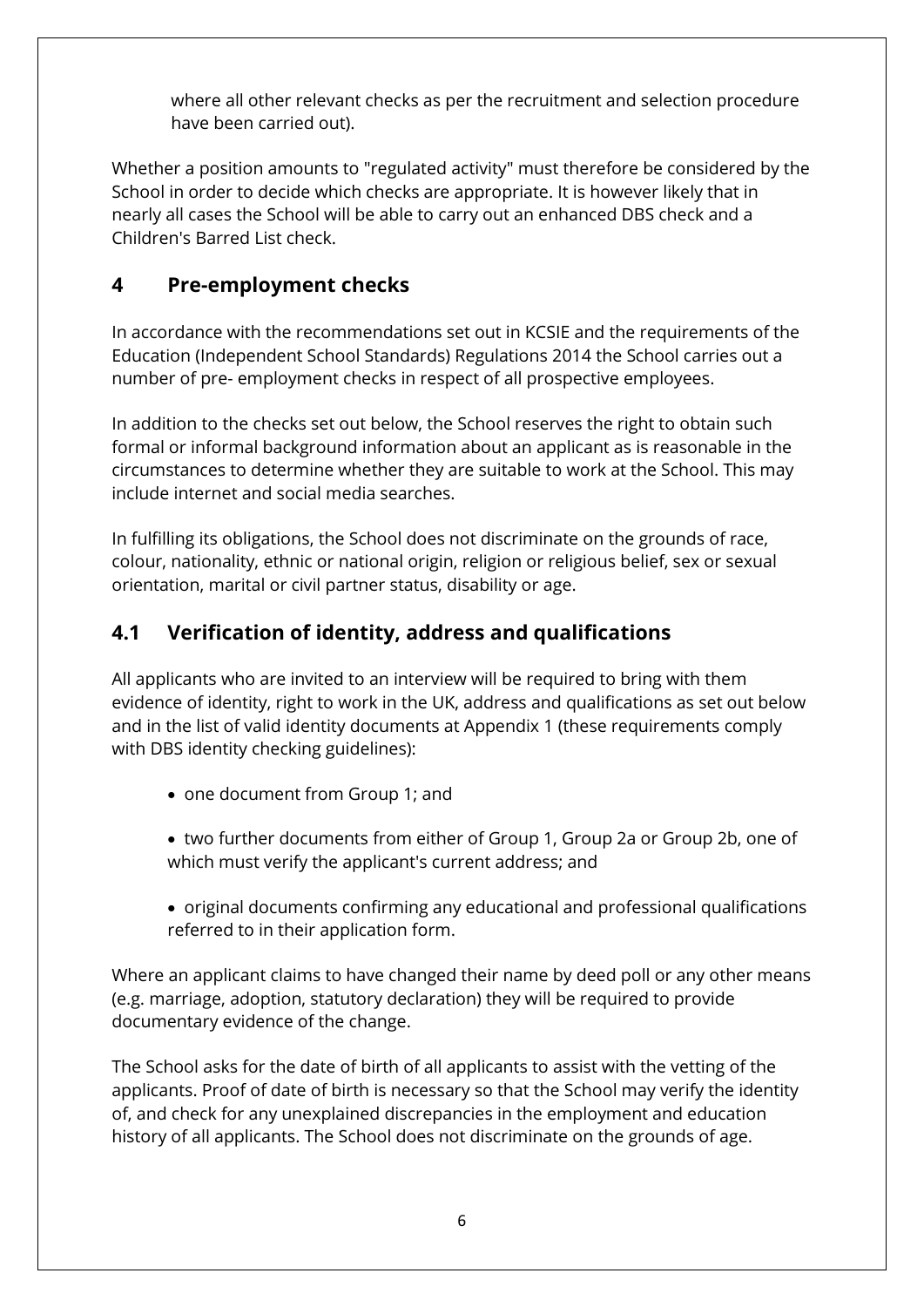# <span id="page-6-0"></span>**4.2 References**

References will be taken up on short listed applicants for teaching roles prior to interview and as soon as an offer is made for other candidates. Please note that no questions will be asked about health or medical fitness prior to any offer of employment being made.

All offers of employment will be subject to the receipt of a minimum of two references which are considered satisfactory by the School. One of the references must be from the applicant's current or most recent employer. If the current / most recent employment does / did not involve work with children, then the second reference should be from the employer with whom the applicant most recently worked with children if available. Neither referee should be a relative or someone known to the applicant solely as a friend.

All referees will be asked whether they believe the applicant is suitable for the job for which they have applied and whether they have any reason to believe that the applicant is unsuitable to work with children. Referees will also be asked to confirm that the applicant has not been radicalised so that they do not support terrorism or any form of "extremism" (see the definition of "extremism" at section 7 below). All referees will be sent a copy of the job description and person specification for the role for which the applicant has applied. If the referee is a current or previous employer, they will also be asked to confirm the following:

- the applicant's dates of employment, salary, job title / duties, reason for leaving, performance, sickness\* and disciplinary record
- whether the applicant has ever been the subject of disciplinary procedures involving issues related to the safety and welfare of children (including any in which the disciplinary sanction has expired), except where the issues were deemed to have resulted from allegations which were found to be false, unsubstantiated or malicious
- whether any allegations or concerns have been raised about the applicant that relate to the safety and welfare of children or young people or behaviour towards children or young people, except where the allegation or concerns were found to be false, unsubstantiated or malicious
- whether the applicant could be considered to be involved in "extremism" (see the definition of "extremism" at section 7 below).

(\*questions about health or sickness records will only be included in reference requests sent out after the offer of employment has been made.)

The School will only accept references obtained directly from the referee and it will not rely on references or testimonials provided by the applicant or on open references or testimonials.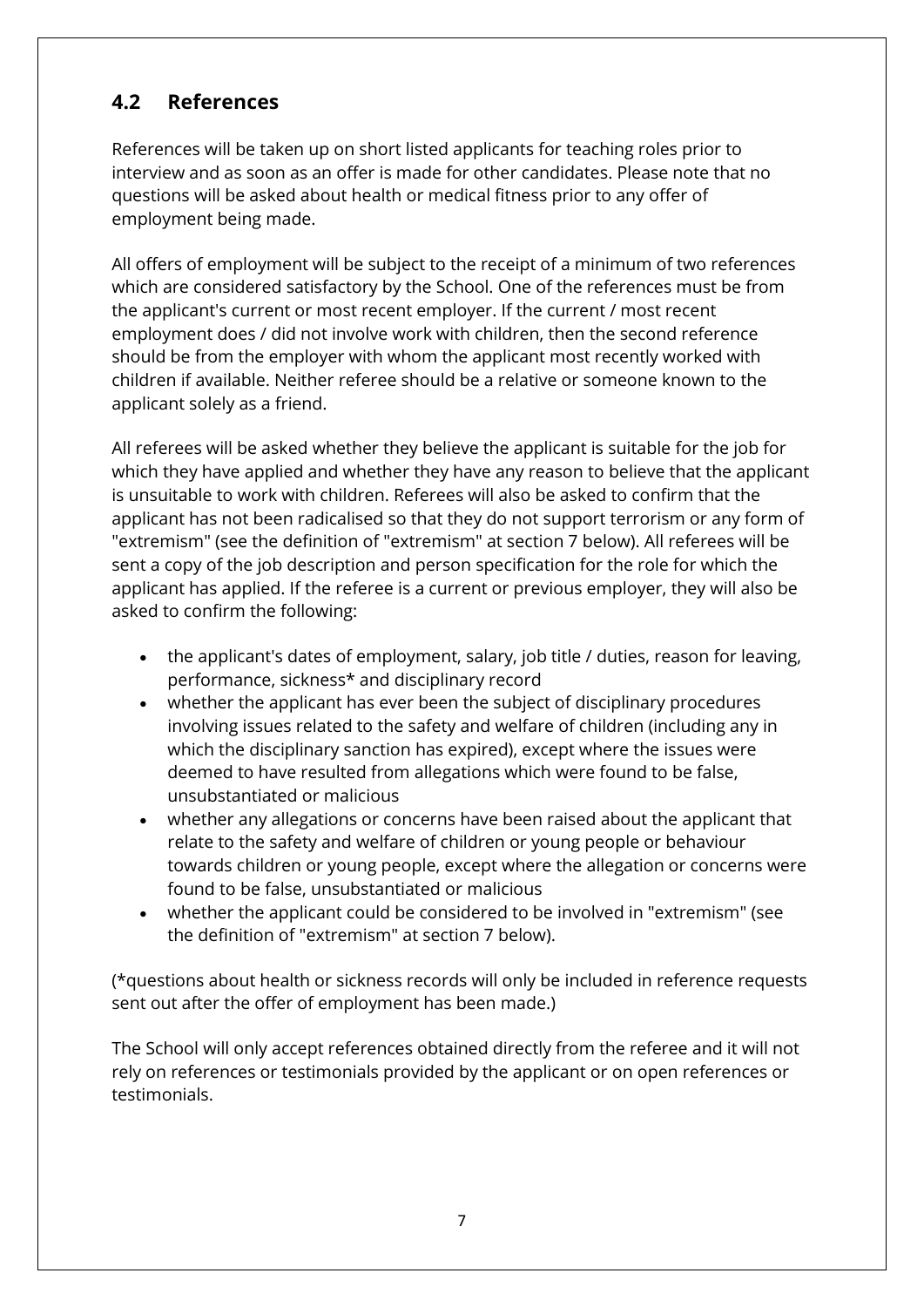The School will compare all references with any information given on the application form. Any discrepancies or inconsistencies in the information will be taken up with the applicant and the relevant referee before any appointment is confirmed.

Where a reference is not received prior to interview it will be reviewed upon receipt. Any discrepancies identified between the reference and the application form and/or the interview assessment form will be considered by the School. The applicant may be asked to provide further information or clarification before an appointment can be confirmed.

If factual references are received i.e. those which contain limited information such as job title and dates of employment, this will not necessarily disadvantage an applicant although additional references may be sought before an appointment can be confirmed.

The School will verify any information with the person who provided the reference.

All internal candidates who apply for a new role at the School will have their application assessed in accordance with this procedure. References may be taken up on all internal candidates as part of the application process and can be provided by members of the SLT as the School will be the most recent employer.

# <span id="page-7-0"></span>**4.3 Disclosure and Barring Checks**

Prior to 29 May 2013 an enhanced disclosure contained details of all convictions on record (including those which are defined as "spent" under the Rehabilitation of Offenders Act 1974) together with details of any cautions, reprimands or warnings held on the Police National Computer. It could also contain non-conviction information from local police records which a chief police officer considered relevant to the role applied for at the School.

#### **4.3.1 DBS filtering rules**

Since 29 May 2013 the DBS commenced the filtering and removal of certain specified information relating to old and minor criminal offences from all criminal records disclosures. The DBS and the Home Office have developed a set of filtering rules relating to spent convictions which work as follows:

#### **For those aged 18 or over at the time of an offence**

An adult conviction for an offence committed in the United Kingdom will be removed from a DBS disclosure if:

- 1. (a) eleven years have elapsed since the date of conviction;
- 2. (b) it is the person's only offence; and
- 3. (c) it did not result in a custodial sentence.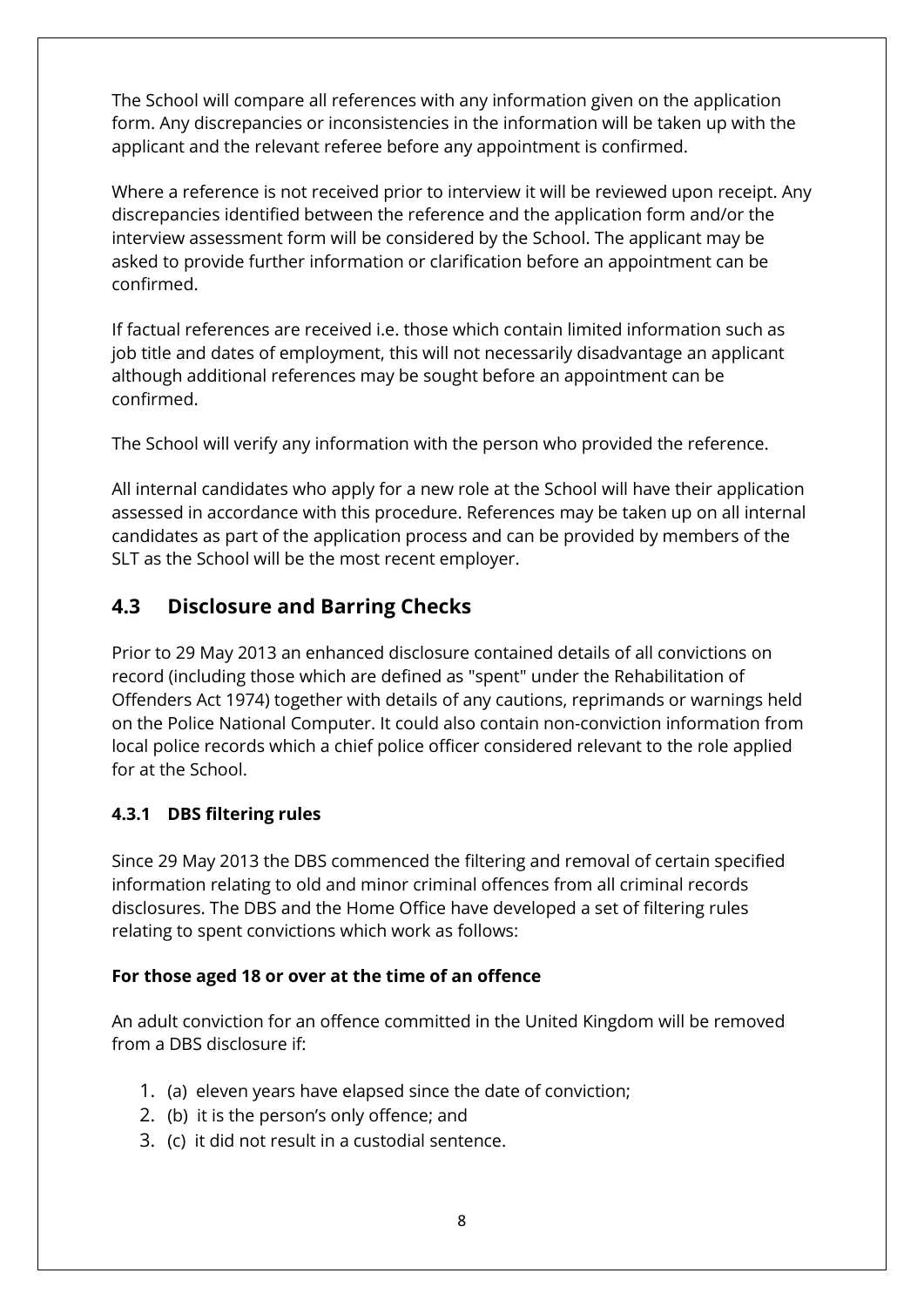It will not be removed under any circumstances if it appears on a list of "**specified offences**" which must always be disclosed. If a person has more than one offence on their criminal record, then details of all their convictions will always be included.

A caution received when a person was aged 18 or over for an offence committed in the United Kingdom will not be disclosed if six years have elapsed since the date it was issued, and if it does not appear on the list of "specified offences".

#### **For those aged under 18 at the time of an offence**

A conviction for an offence committed in the United Kingdom will be removed from a DBS disclosure if:

- 1. (a) five and a half years have elapsed since the date of conviction;
- 2. (b) it is the person's only offence; and
- 3. (c) it did not result in a custodial sentence.

Again, the conviction will not be removed under any circumstances if it appears on the list of "specified offences", or if a person has more than one offence on their criminal record.

A caution received when a person was aged under 18 for an offence committed in the United Kingdom will not be disclosed if two years have elapsed since the date it was issued and if it does not appear on the list of "specified offences".

#### **The list of "specified offences" which must always be disclosed**

This contains a large number of offences, which includes certain sexual, violent and other offences that are considered so serious they will always be disclosed, regardless of when they took place or of the person's previous or subsequent criminal record. The list of "specified offences" can be found at:

[https://www.gov.uk/government/publications/dbs-list-of-offences-that-will-never-be](https://www.gov.uk/government/publications/dbs-list-of-offences-that-will-never-be-filtered-from-a-criminal-record-check)[filtered-from-a-criminal-record-check](https://www.gov.uk/government/publications/dbs-list-of-offences-that-will-never-be-filtered-from-a-criminal-record-check)

#### **4.3.2 Regulated activity**

The School applies for an enhanced disclosure from the DBS and a check of the Children's Barred List (now known as an Enhanced Check for Regulated Activity) in respect of all positions at the School which amount to "regulated activity" as defined in the Safeguarding Vulnerable Groups Act 2006 (as amended). The purpose of carrying out an Enhanced Check for Regulated Activity is to identify whether an applicant is barred from working with children by inclusion on the Children's Barred List and to obtain other relevant suitability information. Any position undertaken at, or on behalf of the School will amount to "regulated activity" if it is carried out:

The full legal definition of regulated activity is set out in Schedule 4 of the Safeguarding Vulnerable Groups Act 2006 as amended by the Protection of Freedoms Act 2012. HM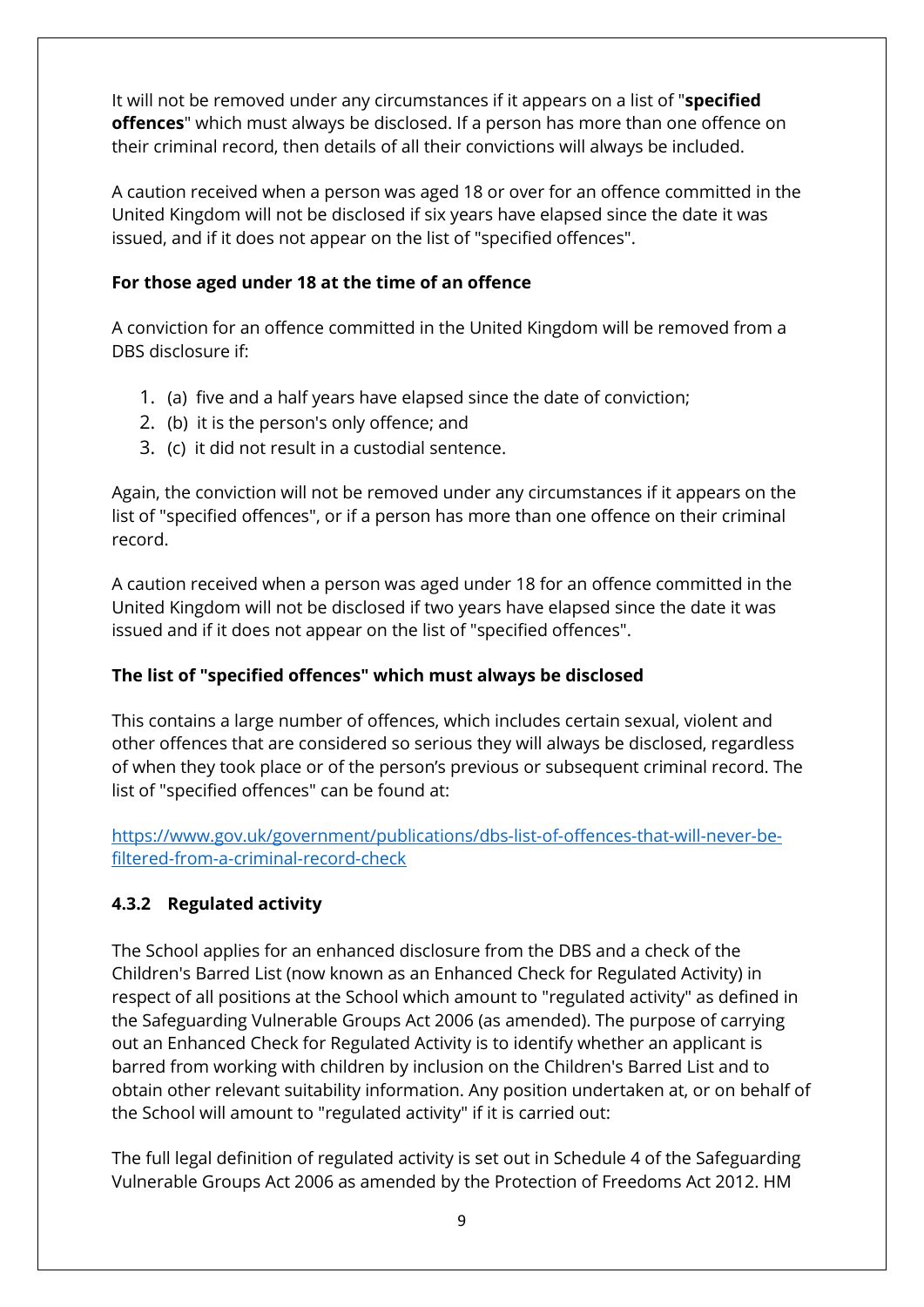Government has produced Factual note on regulated activity in relation to children: scope.

Regulated activity includes:

- a. Teaching, training, instructing, caring for (see c. below) or supervising if the person is unsupervised, or providing advice or guidance on physical, emotional or educational well-being, or driving a vehicle only for children;
- b. Work for a limited range of establishments (known as 'specified places' which include schools and colleges), with the opportunity for contact with children, but not including work done by supervised volunteers.

Work under a. or b. is a regulated activity only if done regularly (The Safeguarding Vulnerable Groups Act 2006 provides that the work referred to at a. or b. will be a regulated activity "if it is carried out frequently by the same person" or "if the period condition is satisfied". Paragraph 10 of Schedule 4 to this Act says the period condition is satisfied if the person carrying out the activity does so at any time on more than 3 days in any period of 30 days and, for the purpose of the work referred to at a., apart from driving vehicle only for children, it is also satisfied if it is done anytime between 2am and 6am and it gives the person the opportunity to have face to face contact with children). It is expected that all permanent roles at Crosfields will fall under the definition of regulated activity.

Some activities are always regulated activities, regardless of frequency or whether they are supervised or not. This includes:

- Relevant personal care, or health care provided by or provided under the supervision of a health care professional:
- Personal care includes helping a child with eating and drinking for reasons of illness or disability in connection with toileting, washing, bathing and dressing for reasons of age, illness of disability;
- Health care means care for children provided by, or under the direction or supervision of, a regulated health care professional.

Regulated activity will not be:

- Paid work in specified places which is occasional and temporary and does not involve teaching, training; and
- Supervised activity which is paid in non-specified settings such as youth clubs, sports clubs etc.

Roles which are carried out on an unpaid / voluntary basis will only amount to regulated activity if, in addition to the above, they are carried out on an unsupervised basis.

It is for the School to decide whether a role amounts to "regulated activity" taking into account all the relevant circumstances. However, nearly all posts at the School amount to regulated activity. Limited exceptions could include an administrative post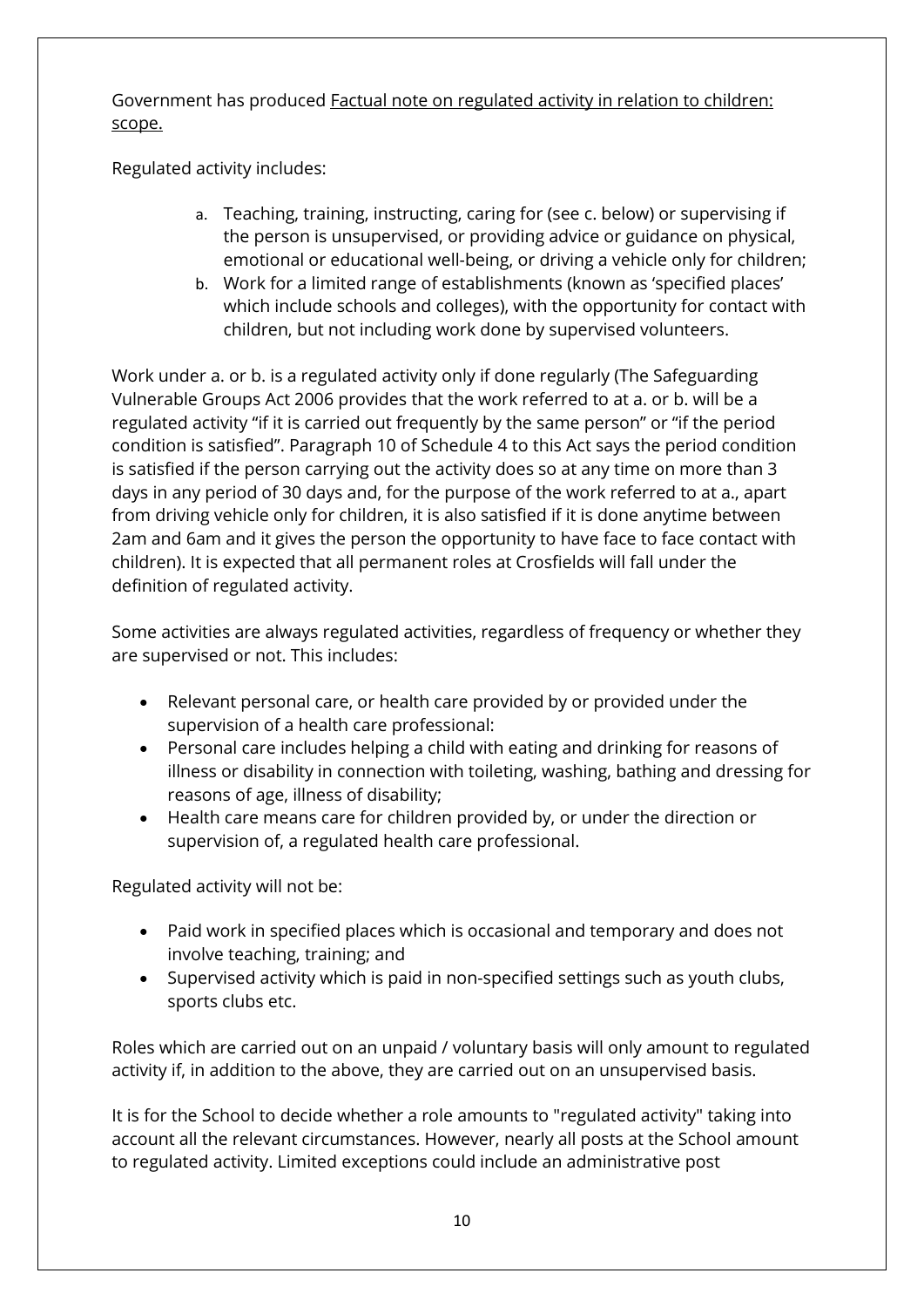undertaken on a temporary basis in the School office outside of term time or voluntary posts which are supervised.

### **4.3.3 The DBS disclosure certificate**

The DBS issues the DBS disclosure certificate to the subject of the check only, rather than to the School. It is a condition of employment with the School that the **original**  disclosure certificate is provided to the School within two weeks of it being received by the applicant. Original certificates should not be sent by post. A convenient time and date for bringing the certificate into the School should be arranged with HR as soon as it has been received. Applicants who are unable to attend at the School to provide the certificate are required to send in a certified copy by post or email within two weeks of the original disclosure certificate being received. Certified copies must be sent to the HR Manager. Where a certified copy is sent, the original disclosure certificate must still be provided on the first working day.

Employment will remain conditional upon the original certificate being provided and it being considered satisfactory by the School.

### **4.3.4 Starting work pending receipt of the DBS disclosure**

If there is a delay in receiving a DBS disclosure the Head has discretion to allow an individual to begin work pending receipt of the disclosure certificate. This will only be allowed if all other checks, including a clear check of the Children's Barred List (where the position amounts to regulated activity), have been completed. A risk assessment must be completed to detail that appropriate supervision has been put in place.

### **4.3.5 Applicants with periods of overseas residence**

Individuals who have lived or worked outside the UK must undergo the same checks as all other staff. This includes obtaining an enhanced DBS certificate (including barred list information, for those who will be engaging in regulated activity) even if the individual has never been to the UK. Following the UK's exit from the EU the TRA Teacher Services system no longer maintains a list of those teachers who have been sanctioned EEA member states. Crosfields will, therefore apply the same approach for any individuals who have lived or worked outside the UK regardless of whether or not it was in an EEA country or the rest of the world.

The School takes into account the guidance issued by the NSPCC when deciding whether to request overseas information from applicants, which recommends that such information should be sought on those who have lived overseas for periods of three months or more in the last five years. However, the School recognises that Education (Independent School Standards) Regulations 2014 do not specify that a minimum period of overseas residence is required. The School therefore assesses each applicant's situation on its individual facts.

These checks could include, where available: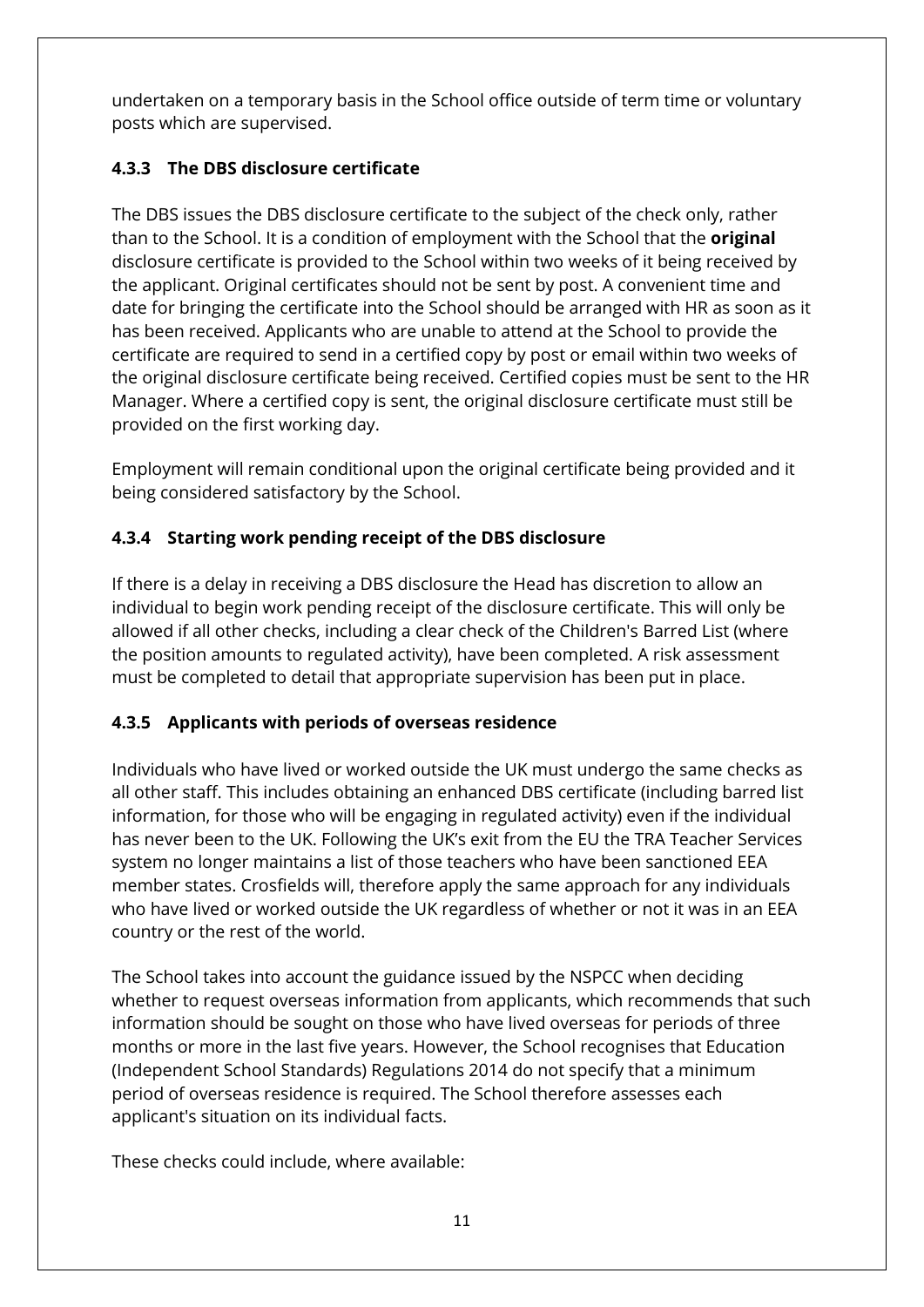- Criminal records checks for overseas applicants Home Office guidance can be found on GOV.UK; and for teaching positions
- Obtaining a letter (via the applicant) from the professional regulating authority in the country (or countries) in which the applicant has worked confirming that they have not imposed any sanctions or restrictions or that they are aware of any reason why they may be unsuitable to teach. Applicants can find contact details of regulatory bodies in the EU/EEA and Switzerland on the Regulated Professions database. Applicants can also contact the UK Centre for Professional Qualifications who will signpost them to the appropriate EEA regulatory body.

**Where available**, such evidence can be considered together with information obtained through other pre-appointment checks to help assess their suitability.

**Where this information is not available**, the School will seek alternative methods of checking suitability and or undertake a risk assessment that supports the decision making on whether to proceed with the appointment.

Although sanctions and restrictions imposed by another regulating authority do not prevent a person from taking up teaching positions in England, Crosfields will consider the circumstances that led to the restriction or sanction being imposed when considering a candidate's suitability for employment.

Not all countries provide criminal record information, and where they do, the nature and detail of the information provided varies from country to country. Crosfields will be mindful that the criteria for disclosing offences in other countries often have a different threshold than those in the UK. Crosfields will follow the Home Office guidance on criminal records checks for overseas applicants, which can be found on GOV.UK.

Some overseas qualified teachers can apply to the TRA for the award of qualified teacher status (QTS) in England. However, holding a teaching qualification (wherever it was obtained) does not provide suitable assurances for safeguarding purposes that an individual has not been found guilty of any wrongdoing or misconduct, and or is suitable to work with children. Therefore, work can only commence once sufficient overseas information has been received and only if the School has considered that information and confirmed that the applicant is suitable to commence work at the School.

# <span id="page-11-0"></span>**4.4 Prohibition from teaching check**

The School is required to check whether staff who carry out "teaching work" are prohibited from doing so. The School uses the Teaching Regulation Agency Teacher Services system to check whether successful applicants are the subject of a prohibition, or interim prohibition order issued by a professional conduct panel on behalf of the Teaching Regulation Agency.

In addition the School asks all applicants for roles which involve "teaching work" (and their referees) to declare in the application form whether they have ever been referred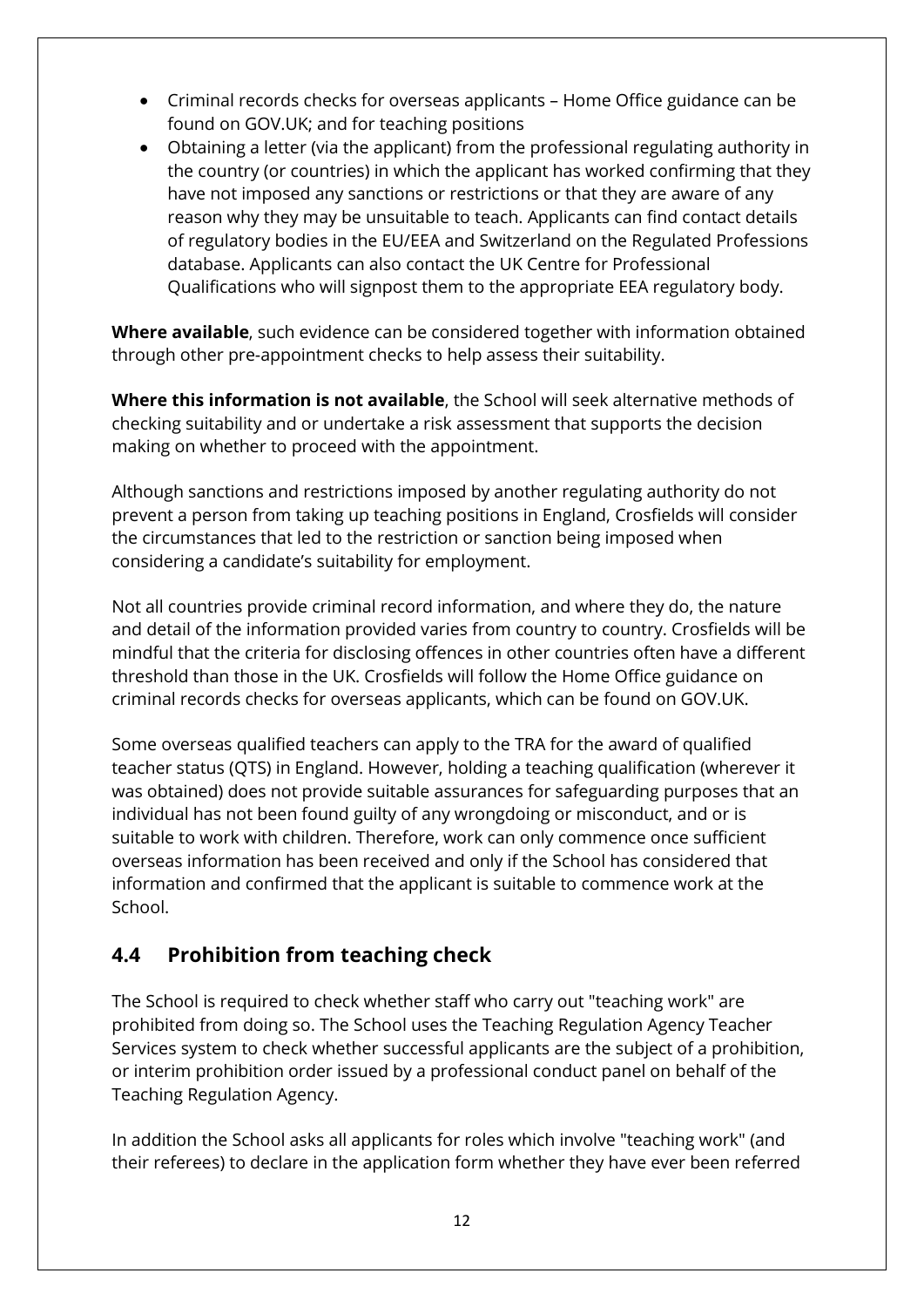to, or are the subject of a sanction, restriction or prohibition issued by, the Teaching Regulation Agency or other equivalent body in the UK.

It is the School's position that this information must be provided in order to fully assess the suitability of an applicant for a role which involves "teaching work". Where an applicant is not currently prohibited from teaching but has been the subject of a referral to, or hearing before, the Teaching Regulation Agency (or other equivalent body) whether or not that resulted in the imposition of a sanction, or where a sanction has lapsed or been lifted, the School will consider whether the facts of the case render the applicant unsuitable to work at the School.

The School carries out this check, and requires associated information, for roles which involve "teaching work". In doing so the School applies the definition of "teaching work" set out in the Teachers' Disciplinary (England) Regulations 2012 which states that the following activities amount to "teaching work":

- planning and preparing lessons and courses for pupils
- delivering lessons to pupils
- assessing the development, progress and attainment of pupils; and
- reporting on the development, progress and attainment of pupils.

The above activities do not amount to "teaching work" if they are supervised by a qualified teacher or other person nominated by the Head. If in any doubt or if the applicant has taught previously, or may teach in future, the check will be undertaken, including for sports coaches.

In addition, for all appointments made on or after 18 January 2016, where an applicant has carried out teaching work outside of the UK the School will ask the applicant (and their referees) whether they have ever been referred to, or are the subject of a sanction issued by, a regulator of the teaching profession in the countries in which they have carried out teaching work. This will include checking for the existence of any sanctions issued by regulators of the teaching profession in other EEA countries using the Teaching Regulation Agency Teacher Services system.

### <span id="page-12-0"></span>**4.5 Prohibition from management check**

The School is required to check whether any applicant for a management position is subject to a direction under section 128 of the Education and Skills Act 2008 which prohibits, disqualifies or restricts them from being involved in the management of an independent school (a **section 128 direction**).

The School will carry out checks for such directions when appointing applicants into management positions from both outside the School and by internal promotion.

This check applies to appointments to the following positions made on or after 12 August 2015:

• Head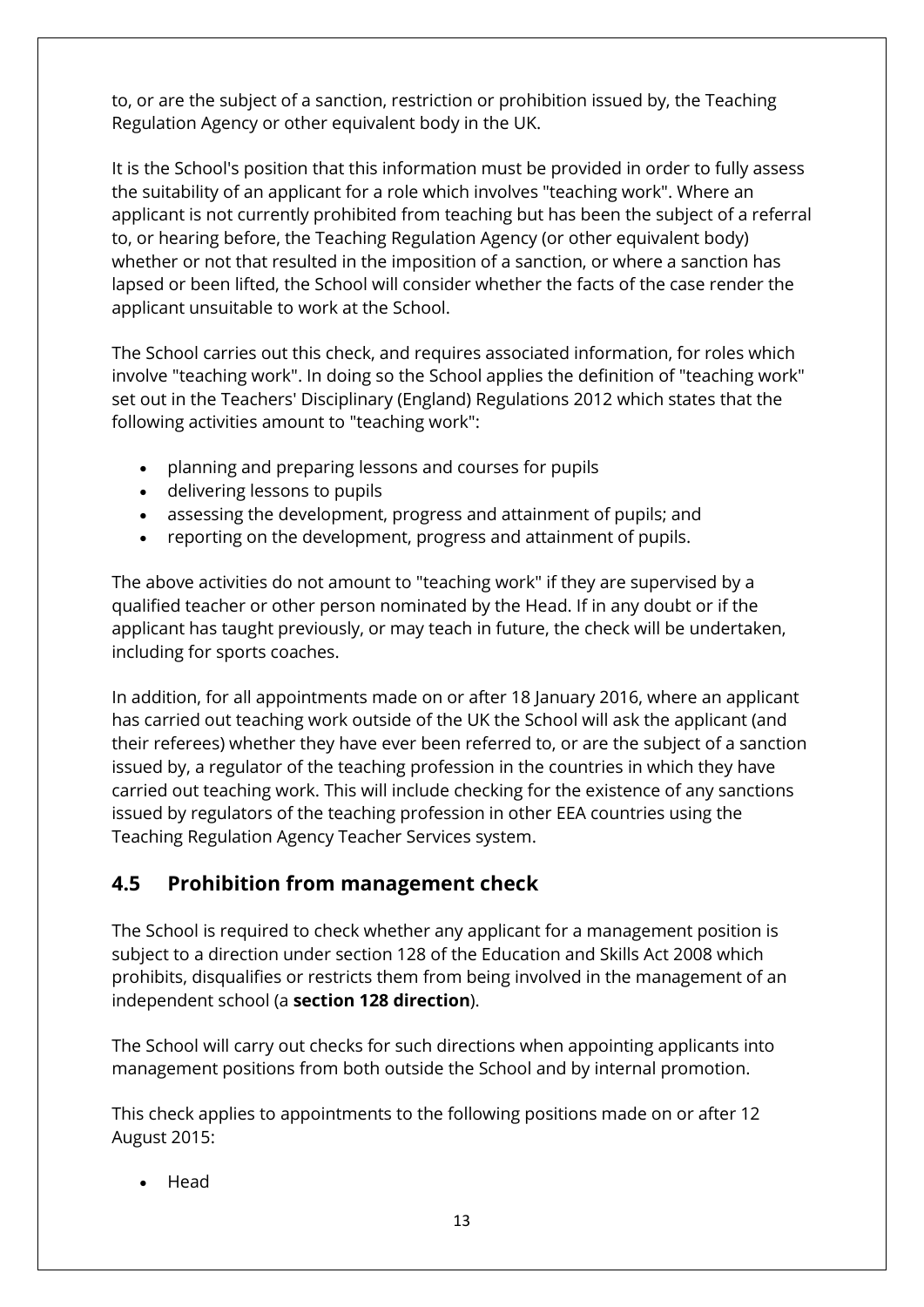- teaching posts on the senior leadership team
- teaching posts which carry a departmental head or Head of House pastoral role;
- support staff posts on the senior leadership team or with a financial delegation; and
- the School will assess on a case by case basis whether the check should be carried out when appointments are made to teaching and support roles which carry additional responsibilities.

It also applies to appointments to the governing body. The relevant information is contained in the enhanced DBS disclosure certificate (which the School obtains for all posts at the School that amount to regulated activity). It can also be obtained through the Teaching Regulation Agency Teacher Services system. The School will use either, or both, methods to obtain this information.

In addition the School asks all applicants for management roles to declare in the application form whether they have ever been the subject of a referral to the Department for Education, or are subject to a section 128 direction or any other sanction which prohibits, disqualifies or restricts them from being involved in the management of an independent school.

It is the School's position that in order to fully assess the suitability of an applicant for a management role it must be provided with the above information. Where an applicant is not currently prohibited from management but has been the subject of a referral to, or hearing before, the Department for Education or other appropriate body whether that resulted in the imposition of a section 128 direction or other sanction, or where a section 128 direction or other sanction has lapsed or been lifted, the School will consider whether the facts of the case render the applicant unsuitable to work at the School.

# <span id="page-13-0"></span>**4.6 Disqualification from acting as a charity trustee or senior manager**

### **4.6.1 Background**

Under the Charities Act 2011 it is a criminal offence for a person to act as a trustee or senior manager of a charity when disqualified from doing so. The Charities Act 2011 sets out the grounds on which a person can be disqualified from acting as a trustee or senior manager. These include various spent and unspent criminal offences and other sanctions.

#### **4.6.2 Who is covered**

A person is considered to be a charity trustee if they are one of the people who have general control and management of the administration of the charity. At Crosfields, members of the governing body are also trustees and directors of the charitable company Crosfields School Trust Ltd.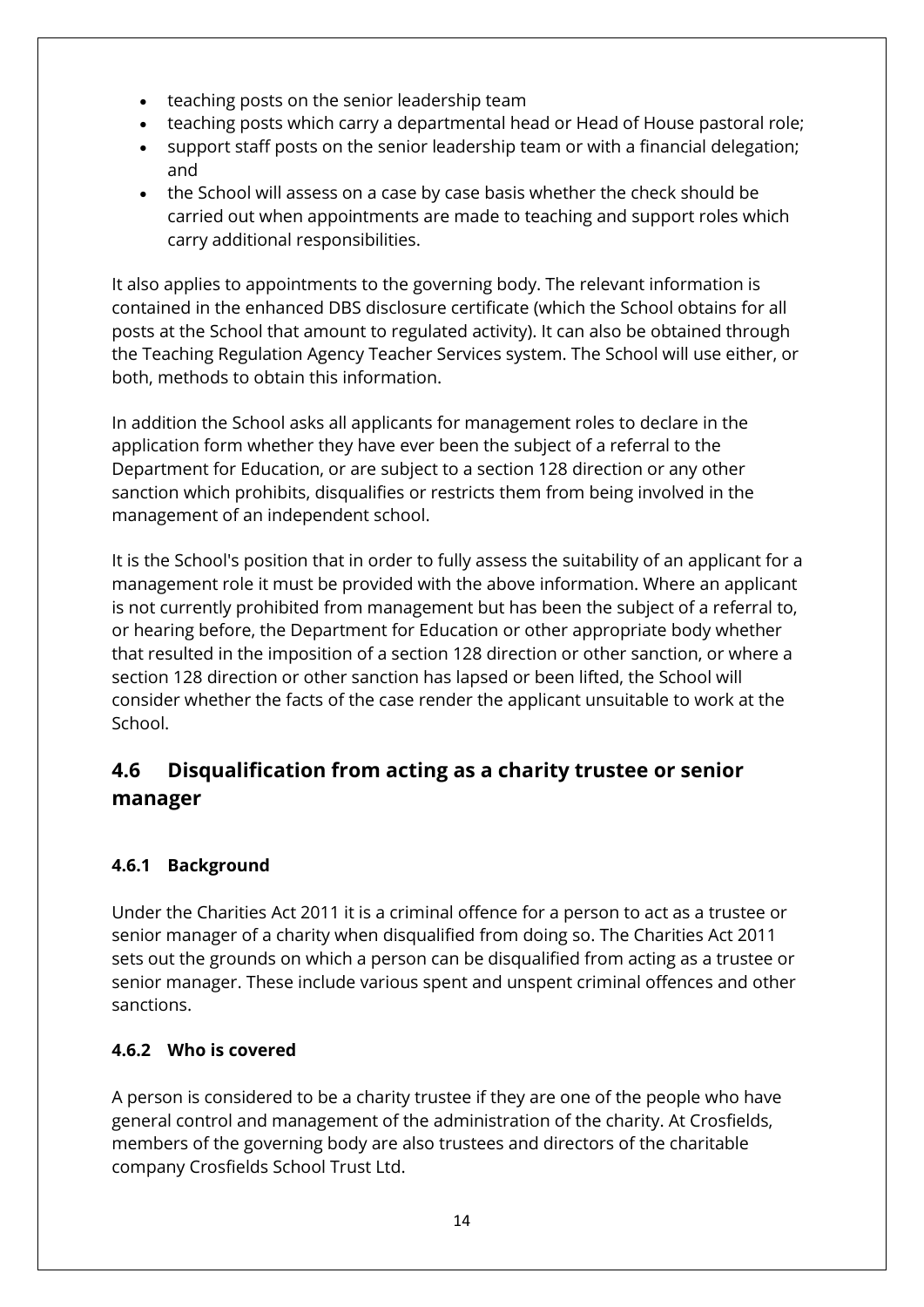Senior managers include those employees who report directly to the charity trustees or have responsibility for the overall management and control of the charity's finances. At the School the disqualification rules will be applicable to all governors, the Head, Bursar, Head of Finance and potentially other senior staff who report directly to the governors.

#### **4.6.3 Self-declaration**

All those who are covered by the disqualification rules are required to complete a selfdeclaration form to confirm whether, to the best of their knowledge, they are subject to any of the disqualification criteria (Declaration of Fit and Proper Status).

A failure to disclose relevant information, or the provision of false information, which subsequently comes to the School's attention may result in the termination of an appointment as a governor or senior manager or the withdrawal of an offer of employment and may also amount to a criminal offence.

All those who are required to complete a self-declaration form are also under an ongoing duty to inform the School if there is a change in their circumstances that results or may result in them becoming disqualified from acting as a governor or senior manager. An annual declaration is typically required as part of the statutory annual audit.

#### **4.6.4 Waiver**

A person who discloses that one or more of the disqualification criteria is applicable to them may apply to the Charity Commission for a waiver of the disqualification.

The School may at its absolute discretion withdraw an offer of employment for a senior manager or cease or terminate an appointment to the governing body if a waiver application becomes necessary or is rejected by the Charity Commission. The School is under no obligation to await the outcome of a Charity Commission waiver application before taking such action.

# <span id="page-14-0"></span>**4.7 Childcare Disqualification**

The Childcare Act 2006 (**Act**) and the Childcare (Disqualification) and Childcare (Early Years Provision Free of Charge) (Extended Entitlement) (Amendment) Regulations 2018 (**Regulations**) state that it is an offence for the School to employ anyone in connection with our early years provision (**EYP**) or later years provision (**LYP**) who is disqualified, or for a disqualified person to be directly involved in the management of EYP or LYP.

### **4.7.1 Definitions**

1. (a) EYP includes usual school activities and any other supervised activity for a child up to 1 September after the child's 5th birthday, which takes place on the school premises during or outside of the normal school day;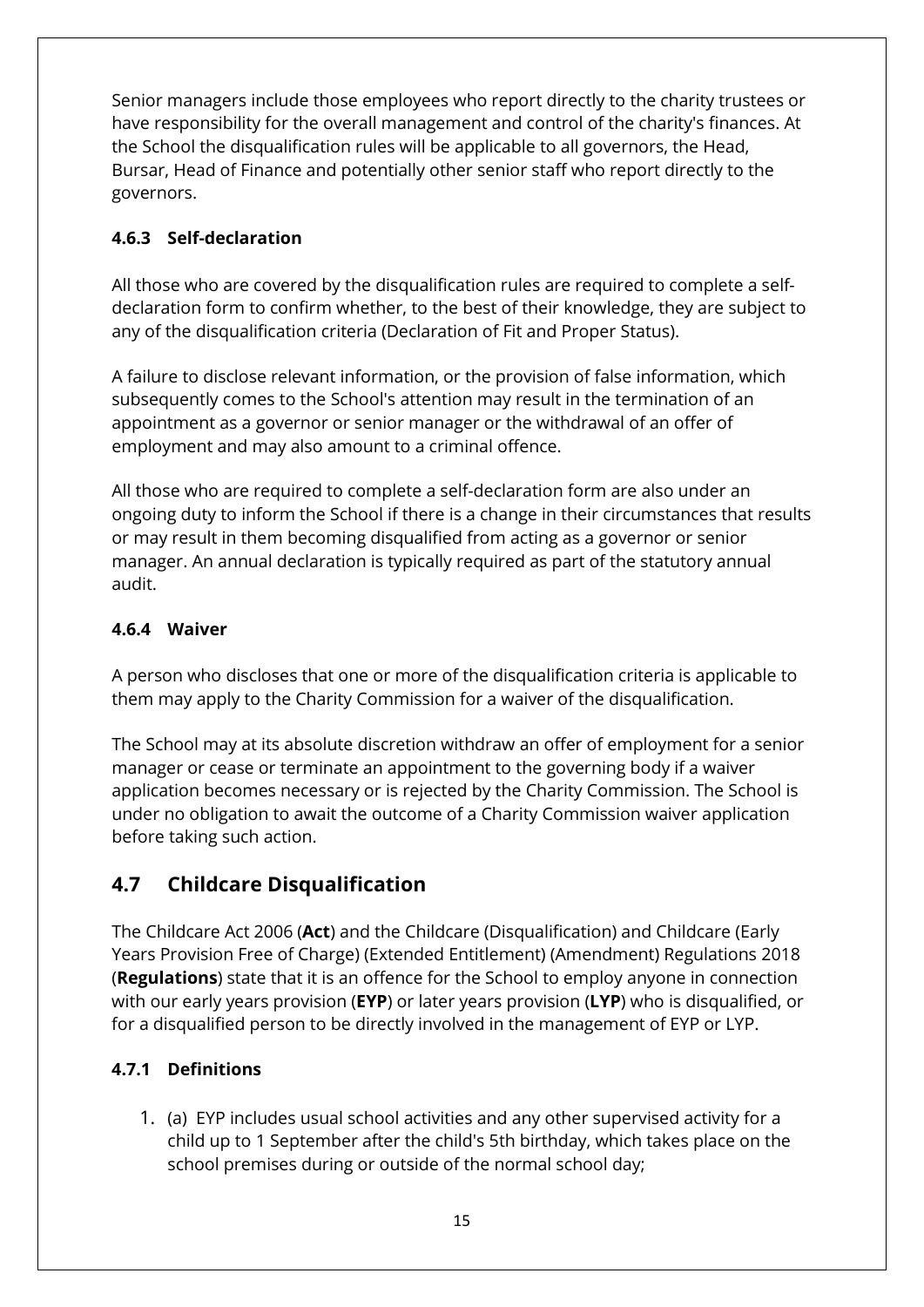2. (b) LYP includes provision for children not in EYP and under the age of 8 which takes place on school premises outside of the normal school day, including, for example breakfast clubs, after school clubs and holiday clubs. It does not include extended school hours for co-curricular activities such as sports activities.

DUCA states that only those individuals who are employed directly to provide childcare are covered by the Regulations. "Childcare" means any form of care for a child, which includes education and any other supervised activity for a child who is aged 5 or under. "Childcare" in LYP does not include education during school hours but does cover before and after school clubs.

#### **4.7.2 Relevant roles**

Roles which will be covered by the Regulations are teaching and teaching assistant positions in EYP, and those which involve the supervision of under 8s in LYP ie Breakfast Club, Short Stay, Long Stay. Those who are directly involved in the management of EYP and LYP include the Head and may also include other members of the leadership team as well as those involved in the day to day management of EYP or LYP at the School.

DUCA contains an express statement that cleaners, drivers, transport escorts, catering and office staff are not covered by the Regulations.

Some roles at the School may involve the provision of childcare in EYP or LYP on an occasional basis. They will not automatically be within the scope of the Regulations and the School will therefore consider whether they do on a case by case basis. The Regulations only apply to a limited number of roles within the School but do extend beyond employees to governors and volunteers who carry out relevant work in EYP or LYP.

### **4.7.3 Grounds for disqualification**

The grounds on which a person will be disqualified from working in connection with EYP or LYP are set out in the Regulations. They are not only that a person is barred from working with children (by inclusion on the Children's Barred List) but also include:

(a) having been cautioned (after 6 April 2007) for, or convicted of, certain criminal offences including violent and sexual criminal offences against children and adults whether committed in the United Kingdom or overseas;

(b) various grounds relating to the care of children, including where an order is made in respect of a child under the person's care;

(c) having been refused registration for the provision of childcare (including nurseries, day care and child minding or other childcare), having been disqualified from any such registration or having had that registration cancelled;

(d) having been refused an application for registration of a children's home or having had any such registration cancelled; or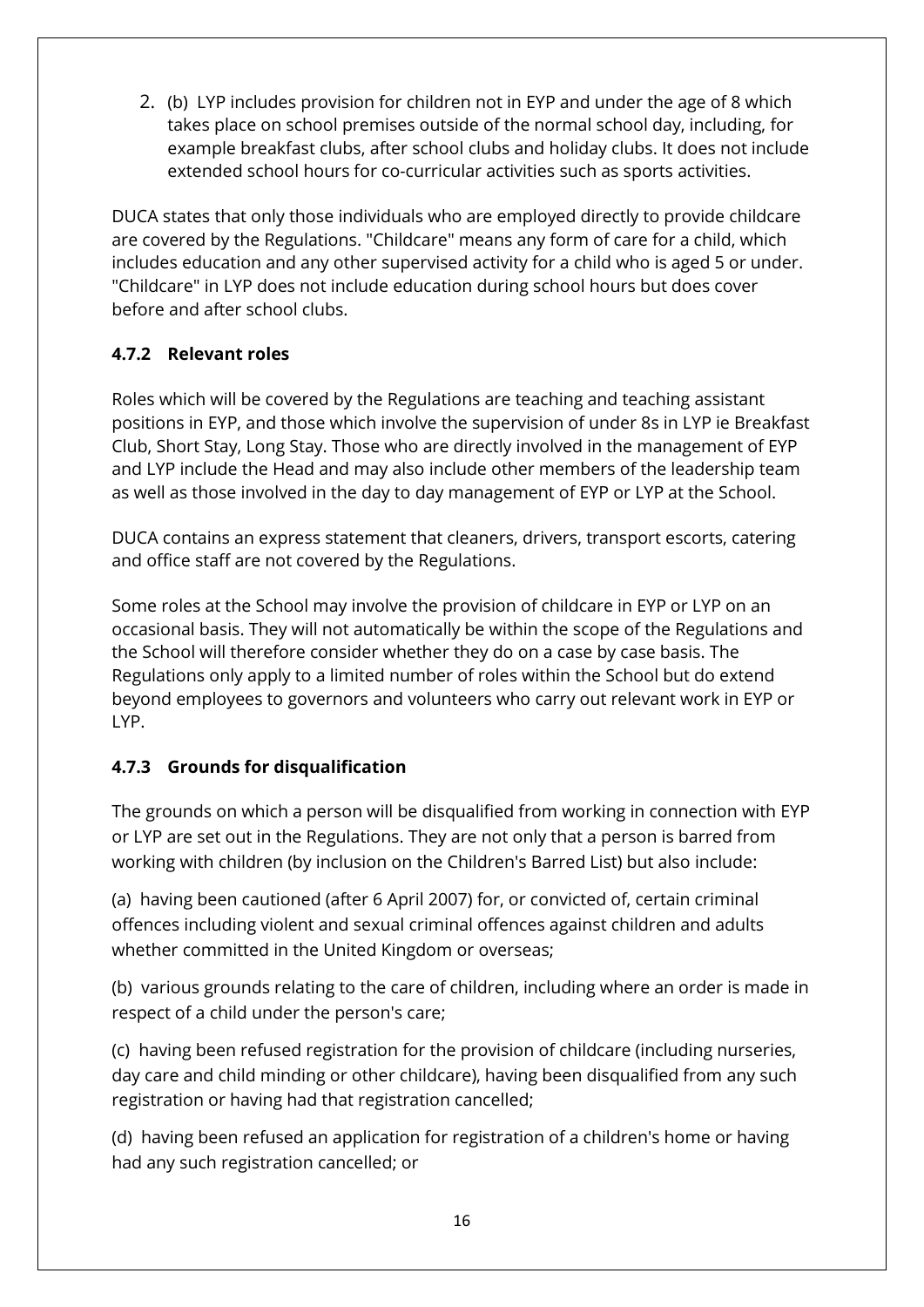(e) having been prohibited, restricted or disqualified from private fostering.

### **4.7.4 Self-declaration form**

All applicants to whom an offer of employment is made will be required to complete a self-declaration form confirming whether they meet any of the criteria for disqualification under the Regulations.

The School will decide whether a role is relevant and within the scope of EYP or LYP by having regard to the guidance in DUCA. Employment with the School in any relevant role will be conditional upon completion of the self-declaration form and upon the applicant not being disqualified.

The School cannot permit any person who is currently disqualified to start work in a relevant role. The School also reserves the right at its absolute discretion to withdraw an offer of employment if, in the opinion of the School, any information disclosed in the self-declaration form renders that person unsuitable to work at the School.

Applicants who have any criminal records information to disclose about themselves must also provide the following information:

(a) details of the order, restriction, conviction or caution and the date that this was made;

(b) the relevant court or body and the sentence, if any, which was imposed; and

(c) a copy of the relevant order or conviction.

#### **Applicants are not required to disclose a caution or conviction for an offence committed in the United Kingdom if it has been filtered in accordance with the DBS filtering rules (see section 4.3.1 above).**

For the avoidance of doubt the School does not require applicants to request any criminal records information directly from the DBS. The School only requires applicants to provide relevant information about themselves "to the best of their knowledge".

### **4.7.5 Waiver of a disqualification**

A person who discloses information which appears to disqualify them from working in a relevant role may apply to Ofsted for a waiver of the disqualification. The School may withdraw an offer of employment at its absolute discretion and is under no obligation to await the outcome of an Ofsted waiver application. If a waiver application is rejected the School will withdraw the conditional offer of employment.

### **4.7.6 Retention of disqualification information**

Where a person appointed to a role at the School is found to be disqualified the School will retain any relevant information only for the period it takes for a waiver application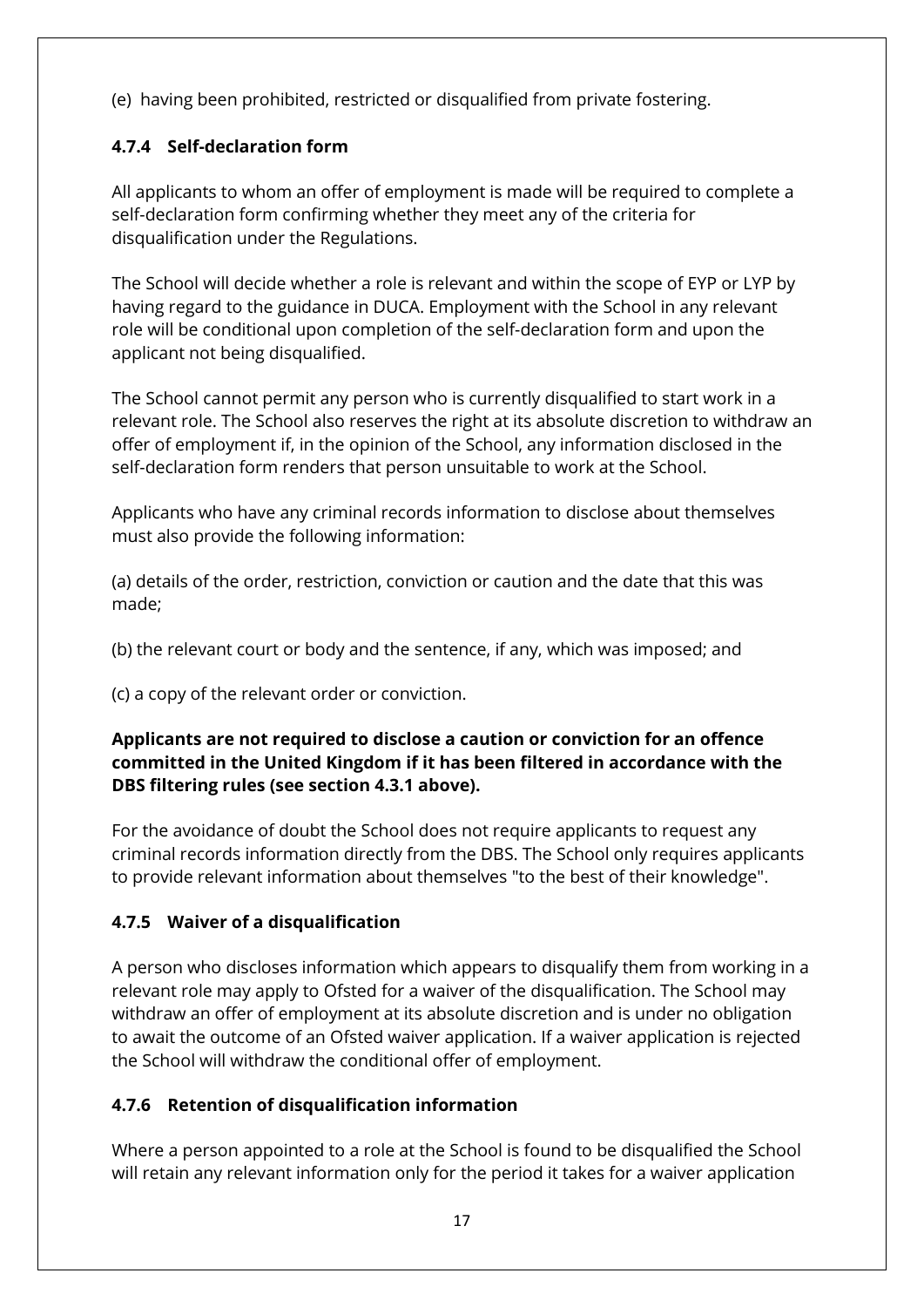to be heard and the decision communicated to the School, after which it will be securely destroyed.

### **4.7.7 Continuing duty to disclose change in circumstances**

After making this declaration staff in a relevant role are under an on-going duty to inform the School if their circumstances change in a way which would mean they subsequently meet any of the criteria for disqualification. Any failure to disclose relevant information now, or of a future change in circumstances, will be treated as a serious disciplinary matter and may lead to the withdrawal of a job offer or dismissal for gross misconduct. An annual declaration will be sought from all relevant members of staff.

# <span id="page-17-0"></span>**5. Medical fitness**

The School is legally required to verify the medical fitness of anyone to be appointed to a post at the School, after an offer of employment has been made but before the appointment can be confirmed.

Successful applicants will be required to sign a declaration of medical fitness confirming that there are no reasons, on grounds of mental or physical health, why they should not be able to discharge the responsibilities required by the role. If an applicant prefers to discuss this with the School instead, or to attend an occupational health assessment to consider their fitness for the role, they should contact the HR Manager so that appropriate arrangements can be made.

The School will arrange for the information contained in the Health

Questionnaire to be reviewed by the School Nurse and members of the SLT if necessary. This information will be reviewed against the Job Description and the Person Specification for the particular role, together with details of any other physical or mental requirements of the role i.e. proposed timetable, extra- curricular activities, layout of the School etc. If there are any doubts about an applicant's fitness the School will consider reasonable adjustments in consultation with the applicant. The School may also seek a further medical opinion from a specialist or request that the applicant undertakes a full medical assessment.

The School is aware of its duties under the Equality Act 2010. No job offer will be withdrawn without first consulting with the applicant, obtaining medical evidence, considering reasonable adjustments and suitable alternative employment.

# <span id="page-17-1"></span>**6. Peripatetic Staff, Contractors and agency staff**

Where Crosfields uses third parties to provide services or activities, the safeguarding requirements will be set out in the contract between the organisation (or individual in some cases) and the School.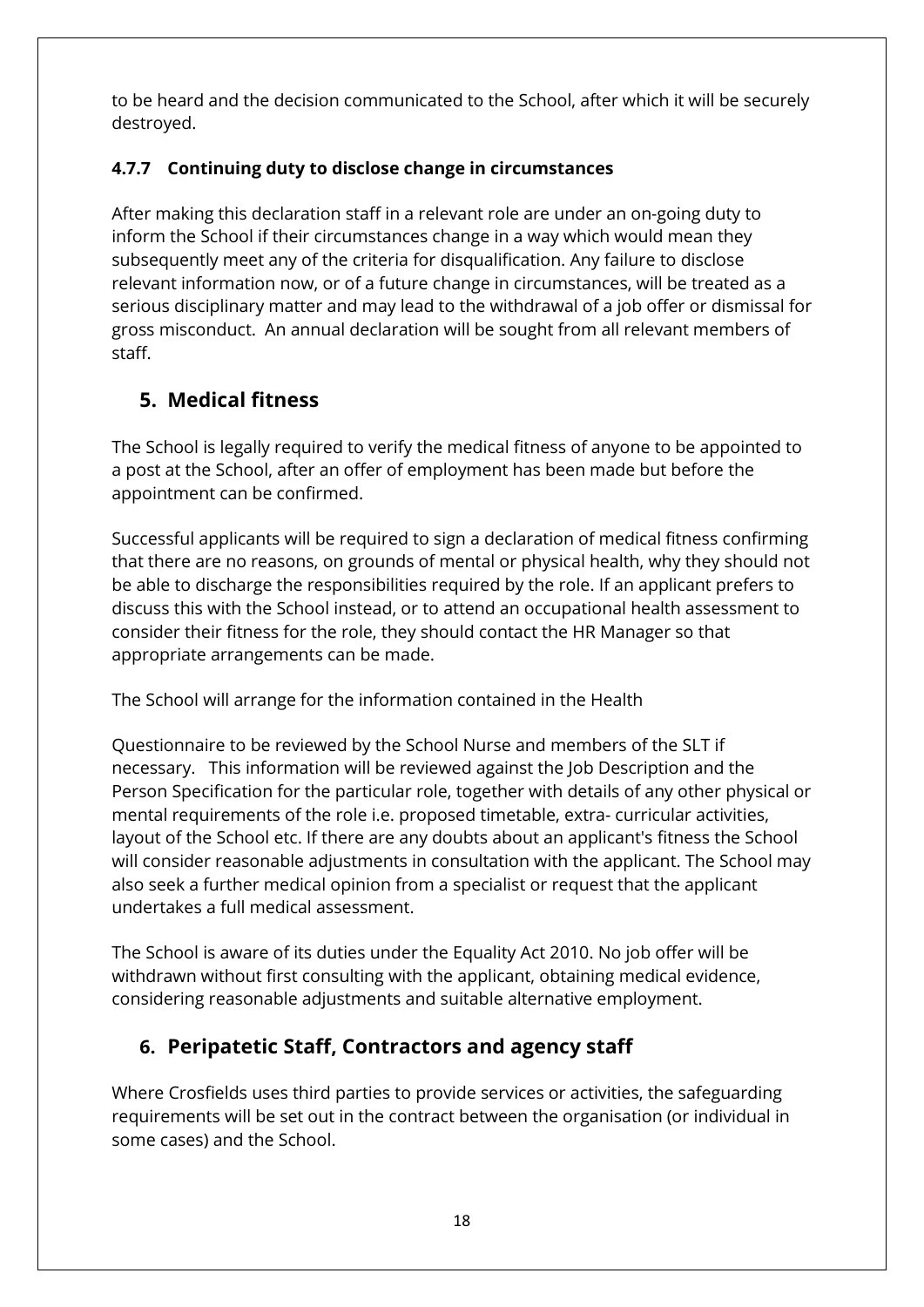The School must complete the same checks for peripatetic staff and contractors (including their employees) undertaking regulated activity at the School as it does for its own employees. The School requires written confirmation from the contractor that it has completed these checks on all of those individuals whom it intends will work at the School before any such individual can commence work at the School. If they are unable to do so, a risk assessment must be undertaken and the individual supervised whilst at the School.

Agencies who supply staff to the School must also complete the pre-employment checks which the School would otherwise complete for its staff. Again, the School requires confirmation that these checks have been completed before an individual can commence work at the School.

The School will independently verify the identity of individuals supplied by contractors or an agency in accordance with section 4.1 above and requires the provision of the DBS disclosure certificate before those individuals can commence work at the School.

# <span id="page-18-0"></span>**7. Volunteers**

The School will request an enhanced DBS disclosure and Children's Barred List information on all volunteers undertaking regulated activity unsupervised with pupils at or on behalf of the School.

The School will request an enhanced DBS disclosure without Children's Barred List information on all volunteers who do not undertake regulated activity. This is likely to be because their volunteering duties are subject to regular, day to day supervision by a fully checked member of staff or by a volunteer who the School has deemed appropriate to supervise and ensure the safety of those pupils in their care.

Under no circumstances will the School permit an unchecked volunteer to have unsupervised contact with pupils.

It is the School's policy that a new DBS certificate is required for volunteers who will engage in regulated activity but who have not been involved in any activities with the School for three consecutive months or more. Those volunteers who are likely to be involved in activities with the School on an irregular basis may be required to sign up to the DBS update service as this permits the

School to obtain up to date criminal records information without delay prior to each new activity in which a volunteer participates.

In addition, the School will seek to obtain such further suitability information about a volunteer as it considers appropriate in the circumstances. This may include (but is not limited to the following):

- formal or informal information provided by staff, parents and other volunteers
- character references from the volunteer's place of work or any other relevant source; and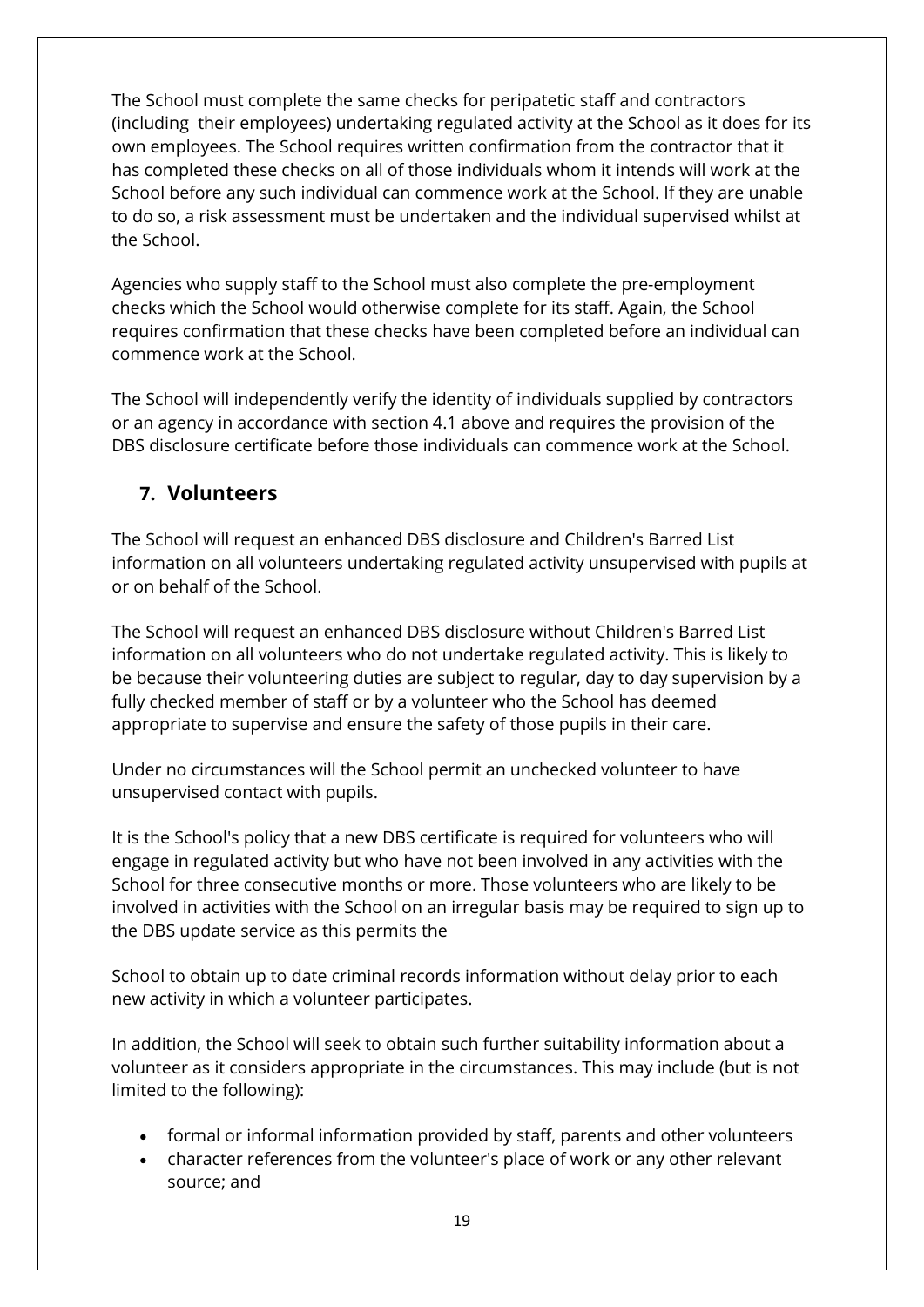• a safer recruitment interview.

# <span id="page-19-0"></span>**8. Visiting speakers and the Prevent Duty**

The Prevent Duty Guidance requires the School to have clear protocols for ensuring that any visiting speakers, whether invited by staff or by pupils, are suitable and appropriately supervised.

The School is not permitted to obtain a DBS disclosure or Children's Barred List information on any visiting speaker who does not engage in regulated activity at the School or perform any other regular duties for or on behalf of the School.

All visiting speakers will be subject to the School's usual visitors' protocol. This will include signing in and out at Reception, the wearing of a visitor's badge at all times and being escorted by a fully vetted member of staff between appointments.

The School will also obtain the completion of a Prevent Form providing such formal or informal background information about a visiting speaker as is reasonable in the circumstances, this will be reviewed by the DSL to decide whether to invite and / or permit a speaker to attend the School. In doing so the School will always have regard to the Prevent Duty Guidance and the definition of "extremism" set out in KCSIE which states:

"*"Extremism" is vocal or active opposition to fundamental British values, including democracy, the rule of law, individual liberty and mutual respect and tolerance of different faiths and beliefs. We also include in our definition of extremism calls for the death of members of our armed forces, whether in this country or overseas. Terrorist groups very often draw on extremist ideas developed by extremist organisations.*"

In fulfilling its Prevent Duty obligations the School does not discriminate on the grounds of race, colour, nationality, ethnic or national origin, religion or religious belief, sex or sexual orientation, marital or civil partner status, disability or age.

# <span id="page-19-1"></span>**9. Single Central Register**

The HR Manager is responsible for the maintenance a single central record of preappointment checks, referred to as the single central record (SCR). The single central record must cover the following people: all staff, including teacher trainees on salaried routes, agency and third party supply staff, even if they work for one day; and all members of the governing body.

The single central record must indicate whether the following checks have been carried out or certificates obtained, and the date on which each check was completed or certificate obtained:

• an identity check, (identification checking guidelines can be found on the GOV.UK website);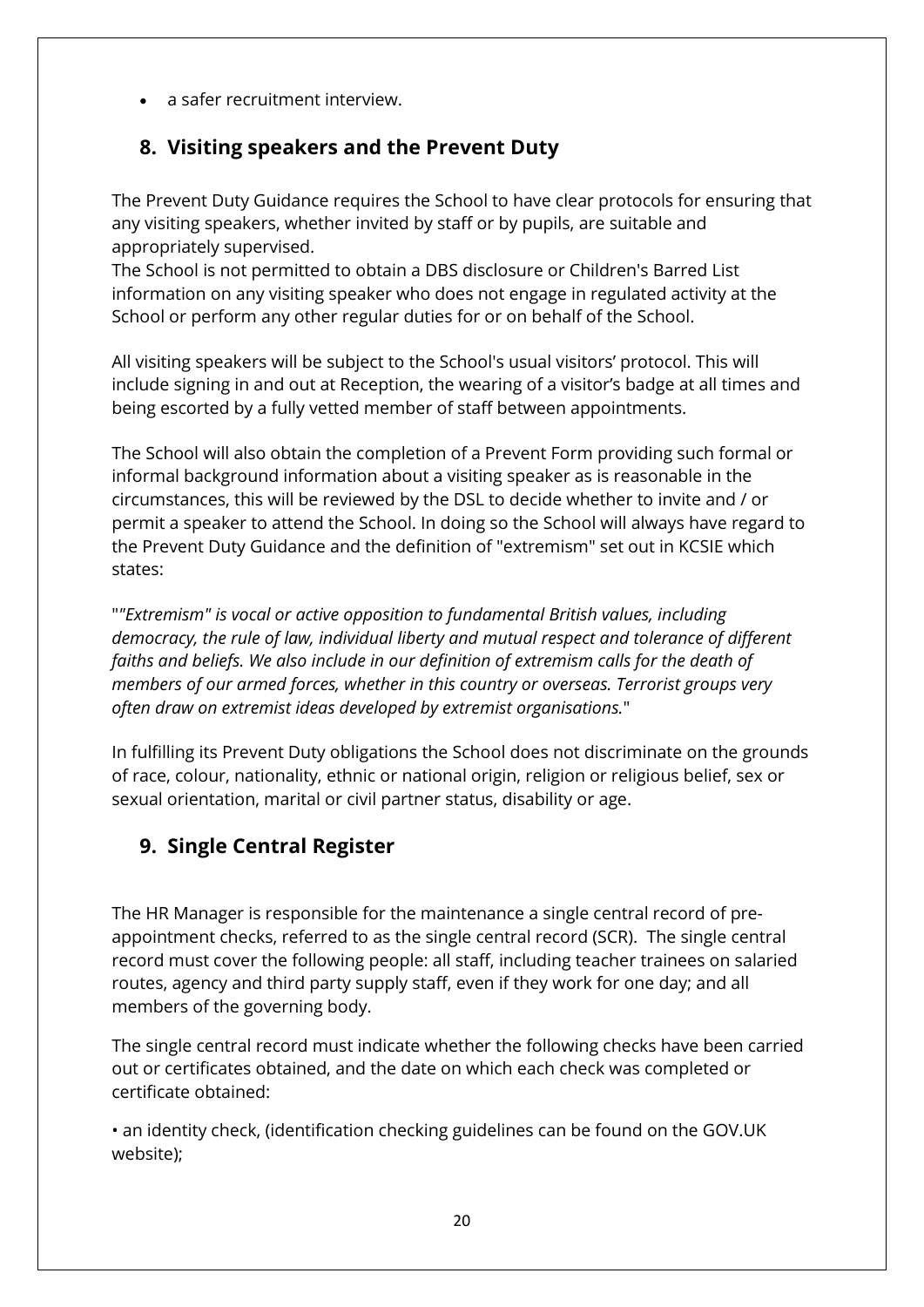- a barred list check;
- an enhanced DBS check requested/certificate provided;
- a prohibition from teaching check;
- further checks on people who have lived or worked outside the UK;
- a check of professional qualifications, where required; and
- a check to establish the person's right to work in the United Kingdom.

In addition: the School must record details of the section 128 checks undertaken for those in management positions.

The details of an individual should be removed from the single central record once they no longer work at the school or college.

The SCR should be checked termly by the Bursar, Head or a Governor.

### <span id="page-20-0"></span>**10. Background**

The School will not unfairly discriminate against any applicant for employment on the basis of conviction or other details disclosed. The School makes appointment decisions on the basis of merit and ability. If an applicant has a criminal record this will not automatically bar them from employment with the School. Each case will be decided on its merits in accordance with the objective assessment criteria set out in paragraph 8.2 below.

All positions within the School are exempt from the provisions of the Rehabilitation of Offenders Act 1974. All applicants must therefore declare all previous convictions and cautions, including those which would normally be considered "spent" except those received for an offence committed in the United Kingdom if it has been filtered in accordance with the DBS filtering rules (see section 4.3.1 above).

A failure to disclose a previous conviction (which should be declared) may lead to an application being rejected or, if the failure to disclose is discovered after employment has started, may lead to summary dismissal on the grounds of gross misconduct. A failure to disclose a previous conviction may also amount to a criminal offence.

It is unlawful for the School to employ anyone who is barred from working with children. It is a criminal offence for any person who is barred from working with children to apply for a position at the School. The School will make a report to the police and / or the DBS if:

- it receives an application from a barred person
- it is provided with false information in, or in support of an applicant's application; or
- it has serious concerns about an applicant's suitability to work with children.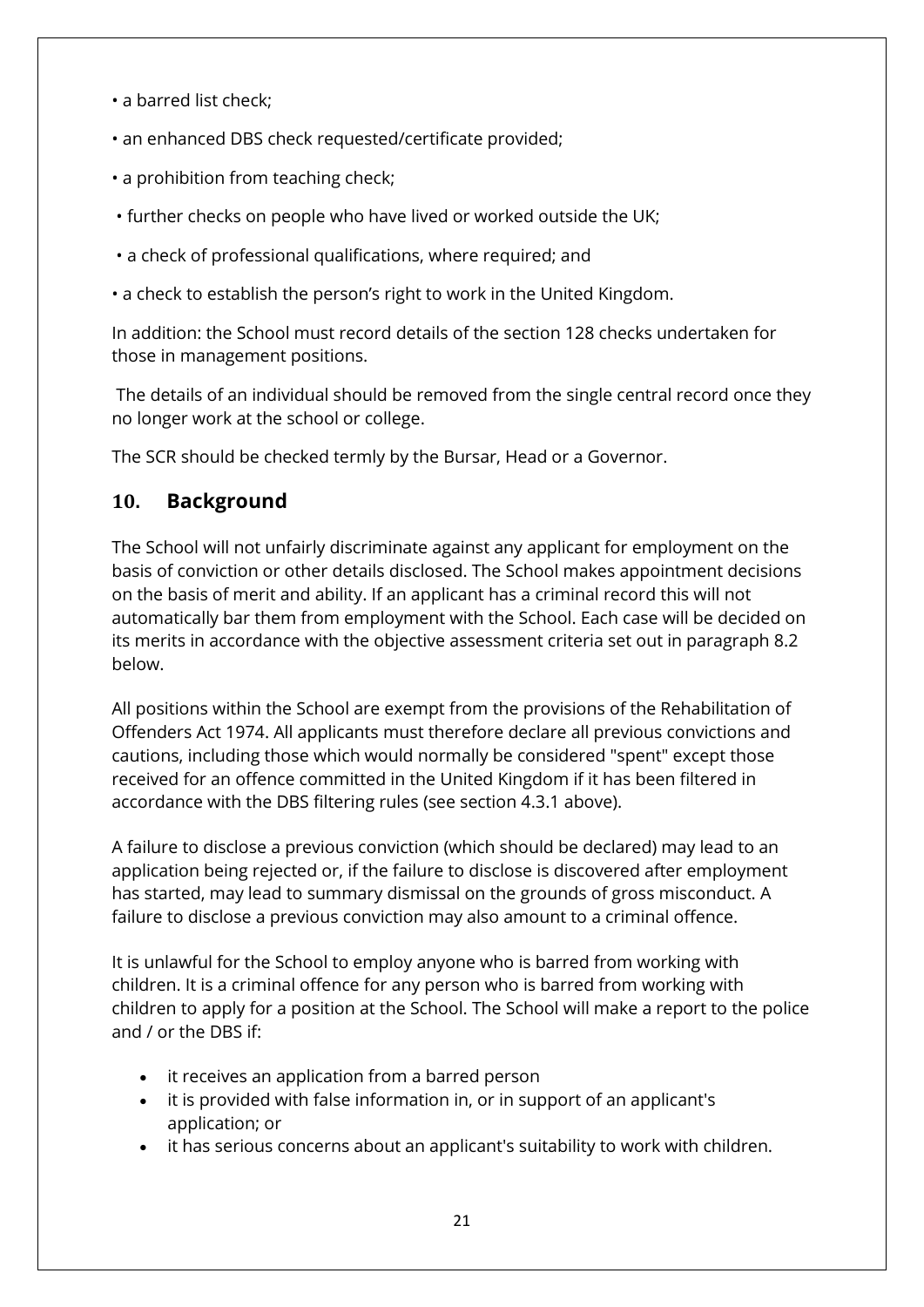#### **10.1 Assessment criteria**

In the event that relevant information (whether in relation to previous convictions or otherwise) is volunteered by an applicant during the recruitment process or obtained through a disclosure check, the School will consider the following factors before reaching a recruitment decision:

- whether the conviction or other matter revealed is relevant to the position in question
- the seriousness of any offence or other matter revealed
- the length of time since the offence or other matter occurred
- whether the applicant has a pattern of offending behaviour or other relevant matters
- whether the applicant's circumstances have changed since the offending behaviour or other relevant matters; and
- the circumstances surrounding the offence and the explanation(s) offered by the applicant. If the post involves regular contact with children, it is the School's normal policy to consider it a high risk to employ anyone who has been convicted at any time of any the following offences:
- murder, manslaughter, rape, other serious sexual offences, grievous bodily harm or other serious acts of violence; or
- serious class A drug related offences, robbery, burglary, theft, deception or fraud.

If the post involves access to money or budget responsibility, it is the School's normal policy to consider it an unacceptable risk to employ anyone who has been convicted at any time of robbery, burglary, theft, deception or fraud.

If the post involves some driving responsibilities, it is the School's normal policy to consider it an unacceptable risk to employ anyone who has been convicted of drink driving within the last ten years.

#### **10.2 Assessment procedure**

In the event that relevant information (whether in relation to previous convictions or otherwise) is volunteered by an applicant during the recruitment process or obtained through a disclosure check, the School will carry out a risk assessment by reference to the criteria set out above. The assessment form must be signed by the Head or Bursar before a position is offered or confirmed.

If an applicant wishes to dispute any information contained in a disclosure, they may do so by contacting the DBS. In cases where the applicant would otherwise be offered a position were it not for the disputed information, the School may, where practicable and at its discretion, defer a final decision about the appointment until the applicant has had a reasonable opportunity to challenge the disclosure information.

#### **10.3 Retention and security of disclosure information**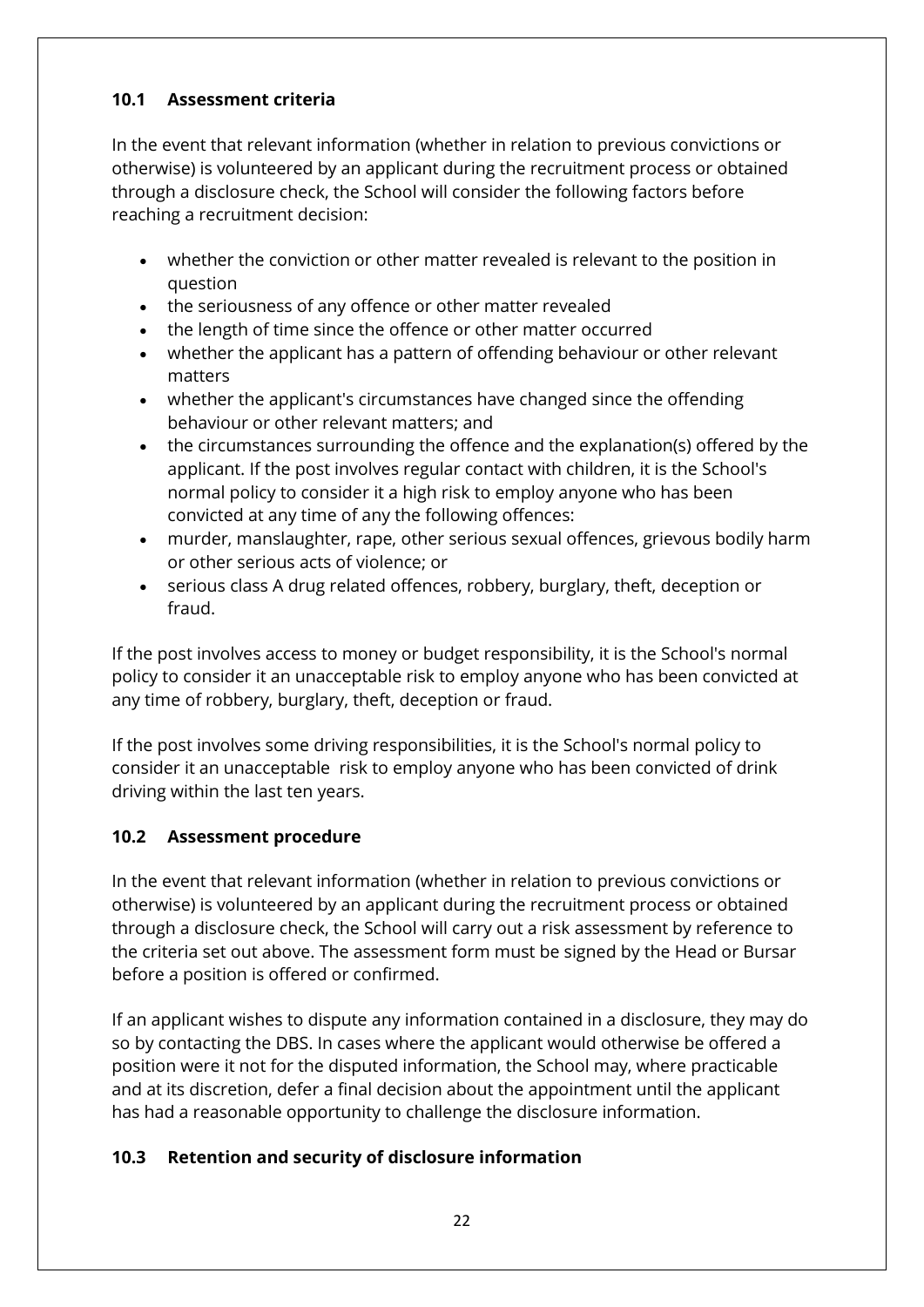The School's policy is to observe the guidance issued or supported by the DBS on the use of disclosure information.

### **10.4 Referrals to the DBS and Teaching Regulation Agency**

This policy is primarily concerned with the promotion of safer recruitment and details the pre-employment checks that will be undertaken prior to employment being confirmed. Whilst these are pre-employment checks the School also has a legal duty to make a referral to the DBS in circumstances where an individual:

- has applied for a position at the School despite being barred from working with children; or
- has been removed by the School from working in regulated activity (whether paid or unpaid), or has resigned prior to being removed, because they have harmed, or pose a risk of harm to, a child.

If the individual referred to the DBS is a teacher, the School may also decide to make a referral to the Teaching Regulation Agency.

# <span id="page-22-0"></span>**11 Queries**

If an applicant has any queries on how to complete the application form or any other matter, he / she should contact the HR Manager or the Bursar.